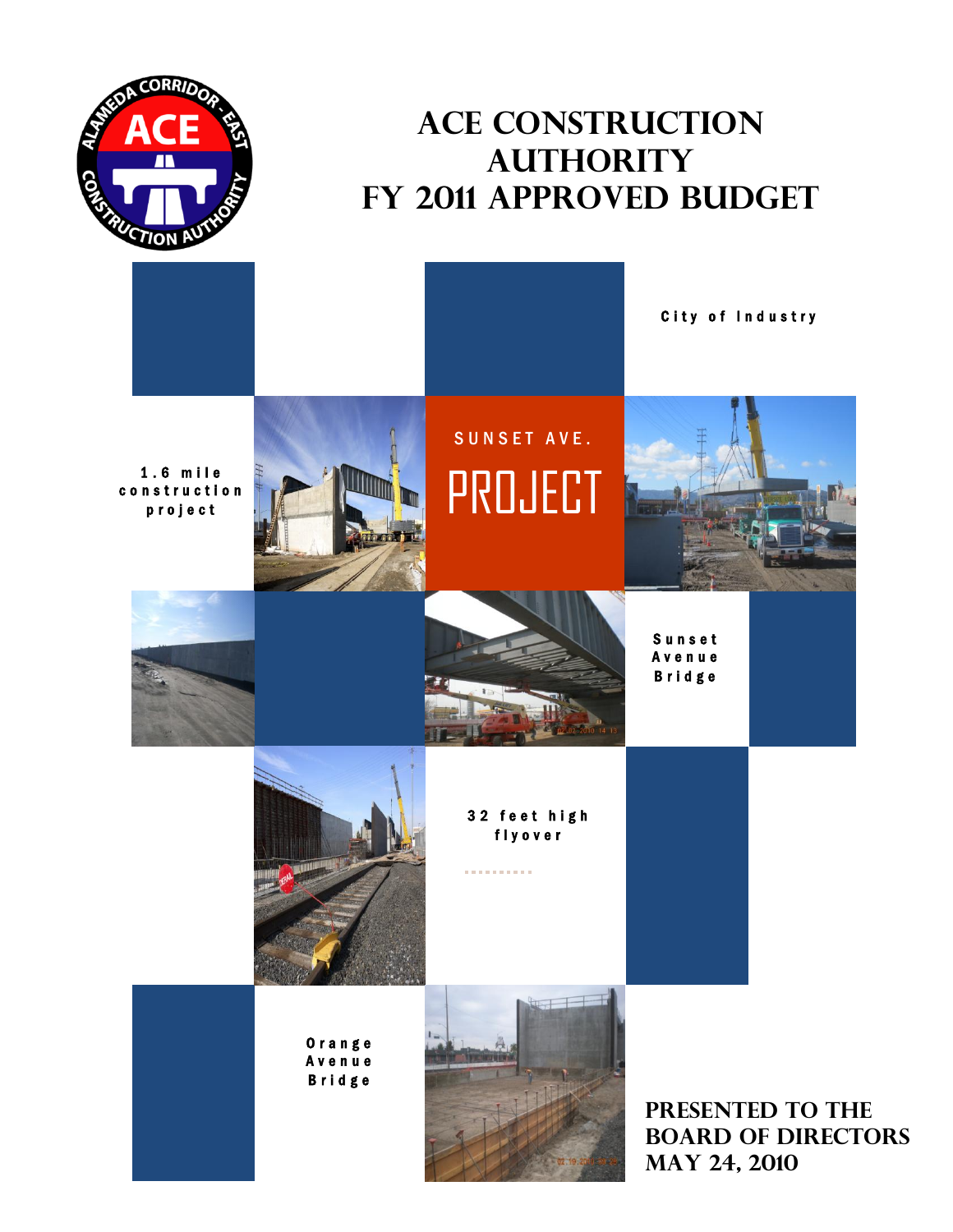## **Table of Contents**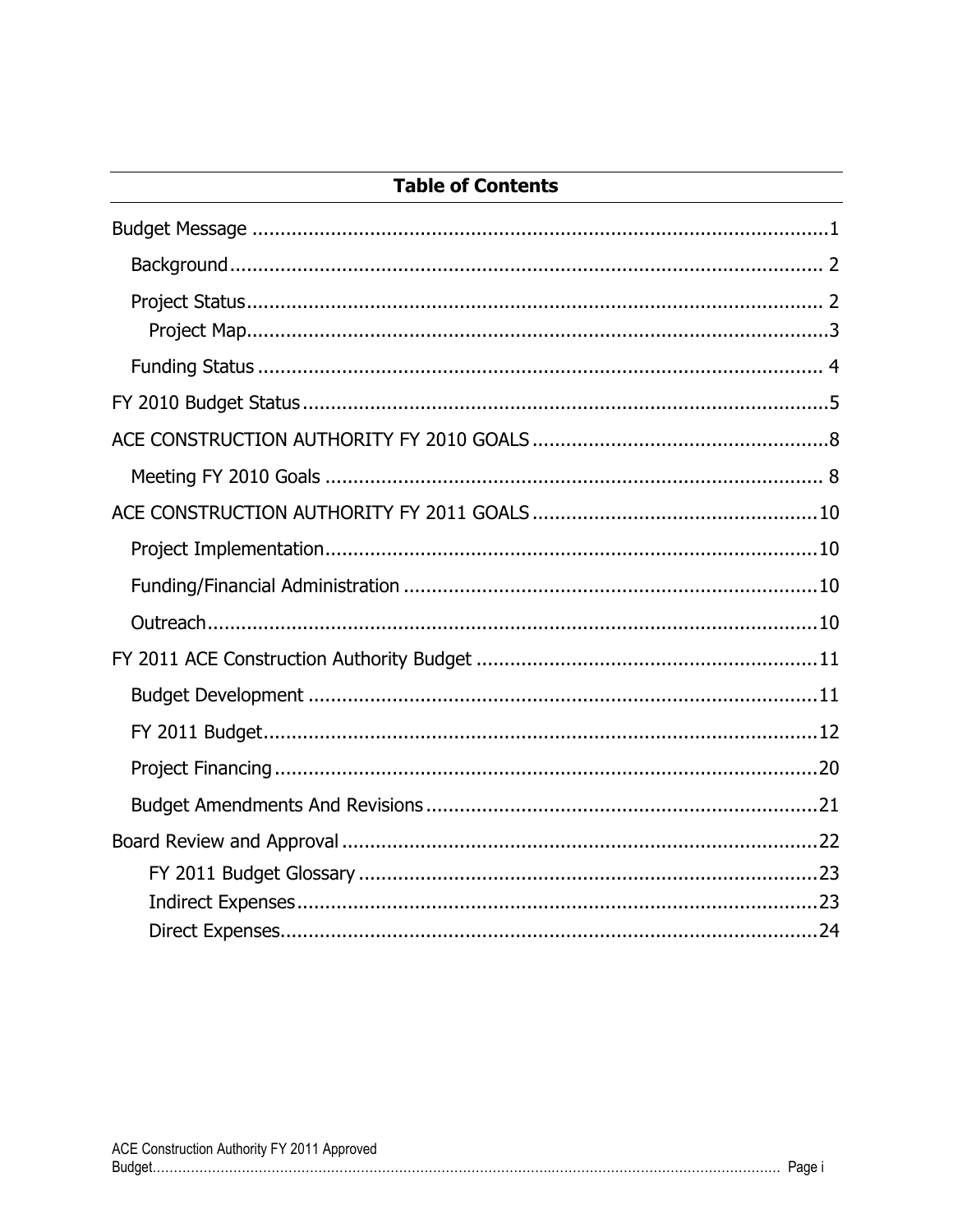### **Organization**

#### **Board of Directors**

**Councilman Tim Spohn** City of Industry **Chair** 

**Vice Mayor David Gutierrez** City of San Gabriel Vice Chair

**Supervisor Michael D. Antonovich** LA County Board of Supervisors

> **Councilman Stephen Atchley** City of Pomona

> > **Councilman Frank Gomez** City of Montebello

> > > **Mayor Tom King** City of Walnut

**Councilmember Patricia Wallach** City of El Monte

> **Mayor Paul Eaton** Ex-Officio. City of Montclair

> > **Rick Richmond** Chief Executive Officer

#### **Office**

4900 Rivergrade Road Suite A120 Irwindale, CA 91706

Phone: (626) 962-9292 Fax: (626) 962-9393 Helpline: 888-ACE-1426 Web site: [www.theaceproject.org](http://www.theaceproject.org/)

### **San Gabriel Valley Council of Governments**

3452 E. Foothill Blvd. Suite 910 Pasadena, CA 91107

Phone: (626) 564-9702 Fax: (626) 564-1116 Web site: www.sgvcog.org

> Nicholas Conway Executive Director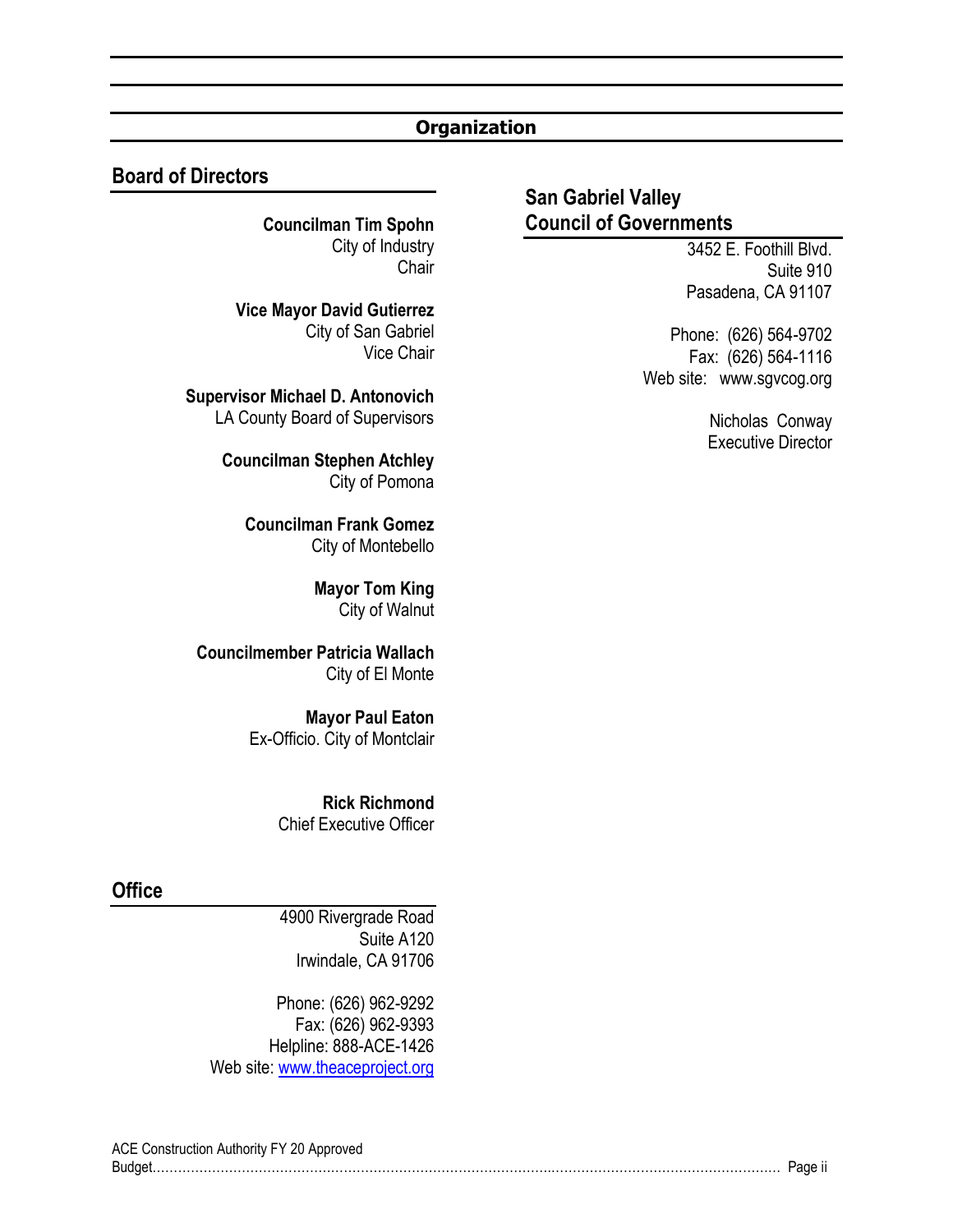### **Budget Message**

<span id="page-3-0"></span>Progress on implementing the Alameda Corridor-East (ACE) Project is continuing, with five grade separations open, two in construction, our final Phase I project (Baldwin Avenue) completing real estate acquisition, the Nogales Street project in the midst of property acquisition clearance, and the San Gabriel Trench moving toward completion of design and beginning property acquisition.

The remaining six adopted grade separations have been reviewed in a recently released update study which will lead to a blueprint for implementation of the remainder of the ACE Project.

Prospectively, we will be seeking additional project funding from the reauthorization of Federal transportation funding expected in 2010 or 2011. Two prior reauthorizations have provided more than \$200 million for the ACE Project. Finally, while the current economic climate and substantially reduced levels of ports traffic make it unlikely in the near term, some form of trade infrastructure user-benefit financing, such as container fees, will continue to be a prime potential source of project funding.

Rick Richmond Chief Executive Officer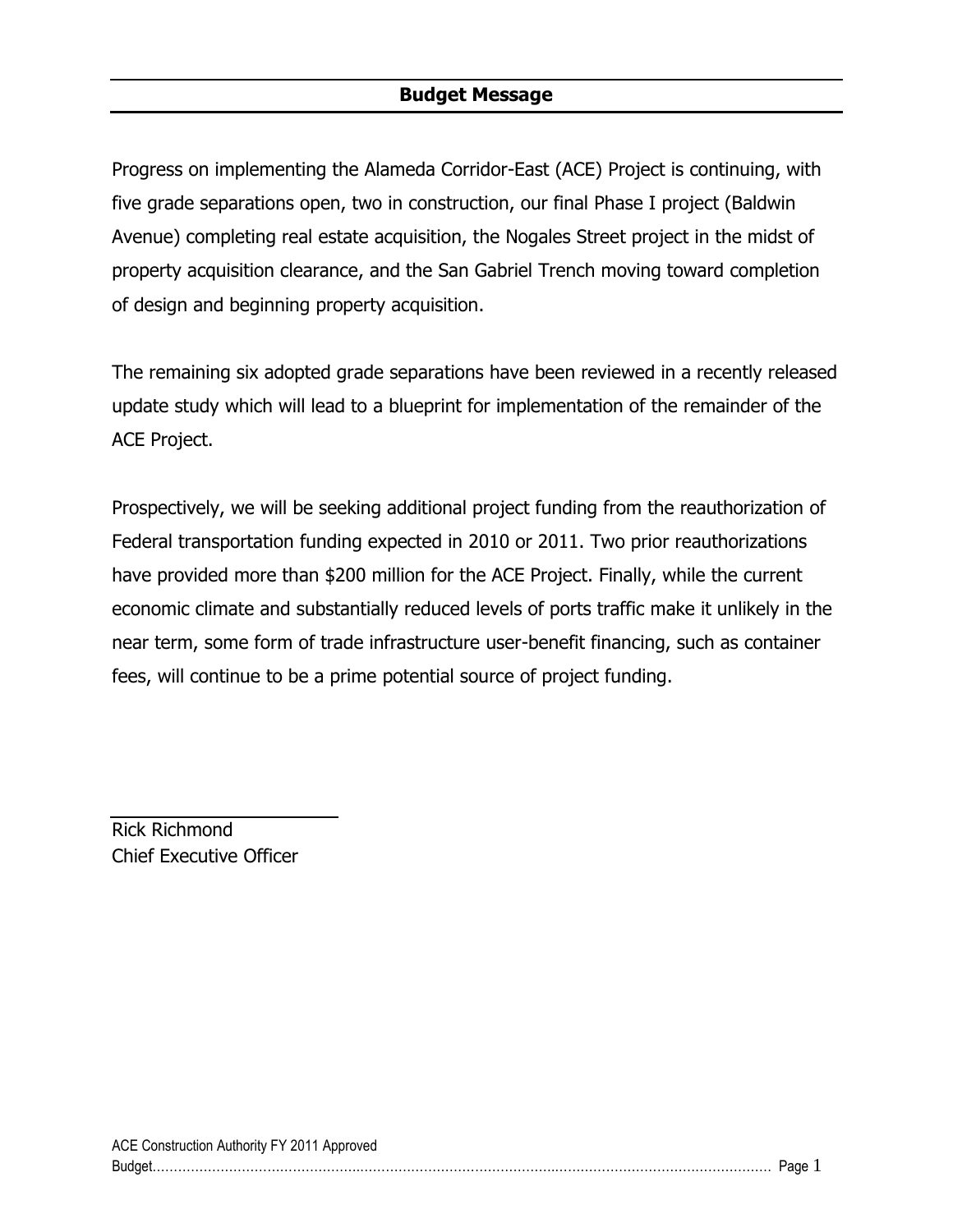### <span id="page-4-0"></span>**Background**

The planning for the ACE Project, done in the late 1990s, was based on increases in train traffic through the San Gabriel Valley from the then current level of approximately 55 trains per day to approximately 160 by 2020. Until the current recession and its effect on international trade activity through the San Pedro Bay ports, growth in train traffic was tracking close to estimates. A significant drop off has occurred over the last few years and presently is showing signs of recovery, but predicting long term train traffic growth is difficult until the new growth patterns can be reliably predicted. There is little doubt, however, that growth will return, nor is even the current level of grade crossing disruption at some of our heavily traveled locations tolerable.

The ACE Project includes safety improvements at 39 grade crossings located throughout the San Gabriel Valley and 22 grade crossing eliminations. ACE has completed five grade separations, implemented safety improvements throughout the San Gabriel Valley and is in the process of completing the remaining grade separations included in the first phase of the project. The original project estimate from 1998 has been updated to take into account inflation over the last 10 years, higher than anticipated right-of-way requirements and increased railroad and utility relocation costs. The ACE Board adopted in late 2007 an increase in the project cost estimate from \$910 million to \$1.404 billion. That estimate is subject to a revision based on the results of a recently updated study.

#### <span id="page-4-1"></span>**Project Status**

The following is a summary of the status of the active project components: Railroad Crossing Safety Improvements (39 crossings)

• Completed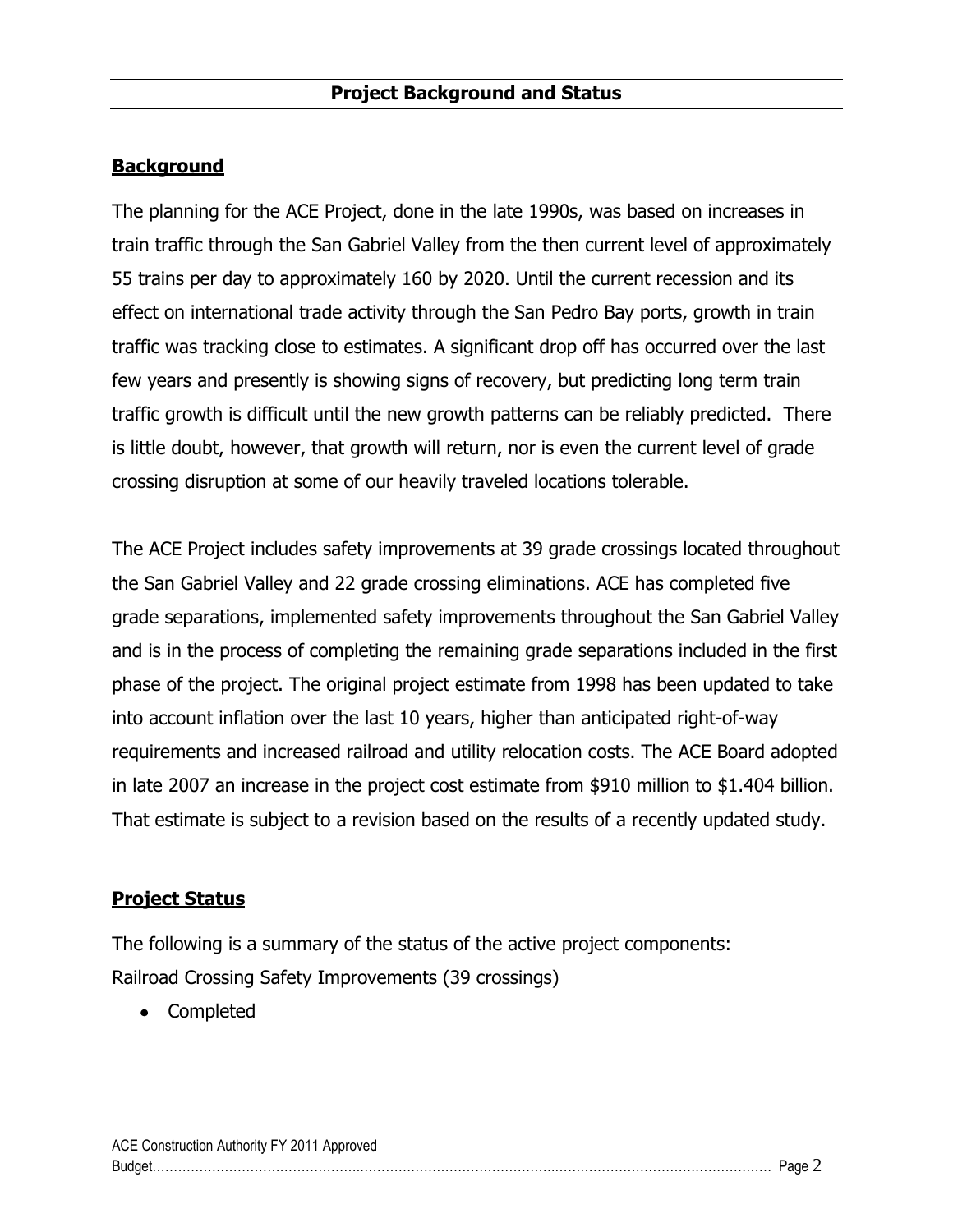#### **Grade Separations**

- Five grade separations completed (Nogales St., Reservoir St., East End Ave., Ramona Blvd., and Brea Canyon Rd.) and Temple Ave. (ACE work only)
- One grade separation awaiting completion of UPRR work (Temple Ave.)  $\bullet$
- One grade separation in construction (Sunset Ave.)  $\bullet$
- One grade separation in right of way phase (Nogales St.)  $\bullet$
- Four grade separations in design (San Gabriel Trench).

<span id="page-5-0"></span>

#### **Project Map**

**Alameda Corridor-East Project Area**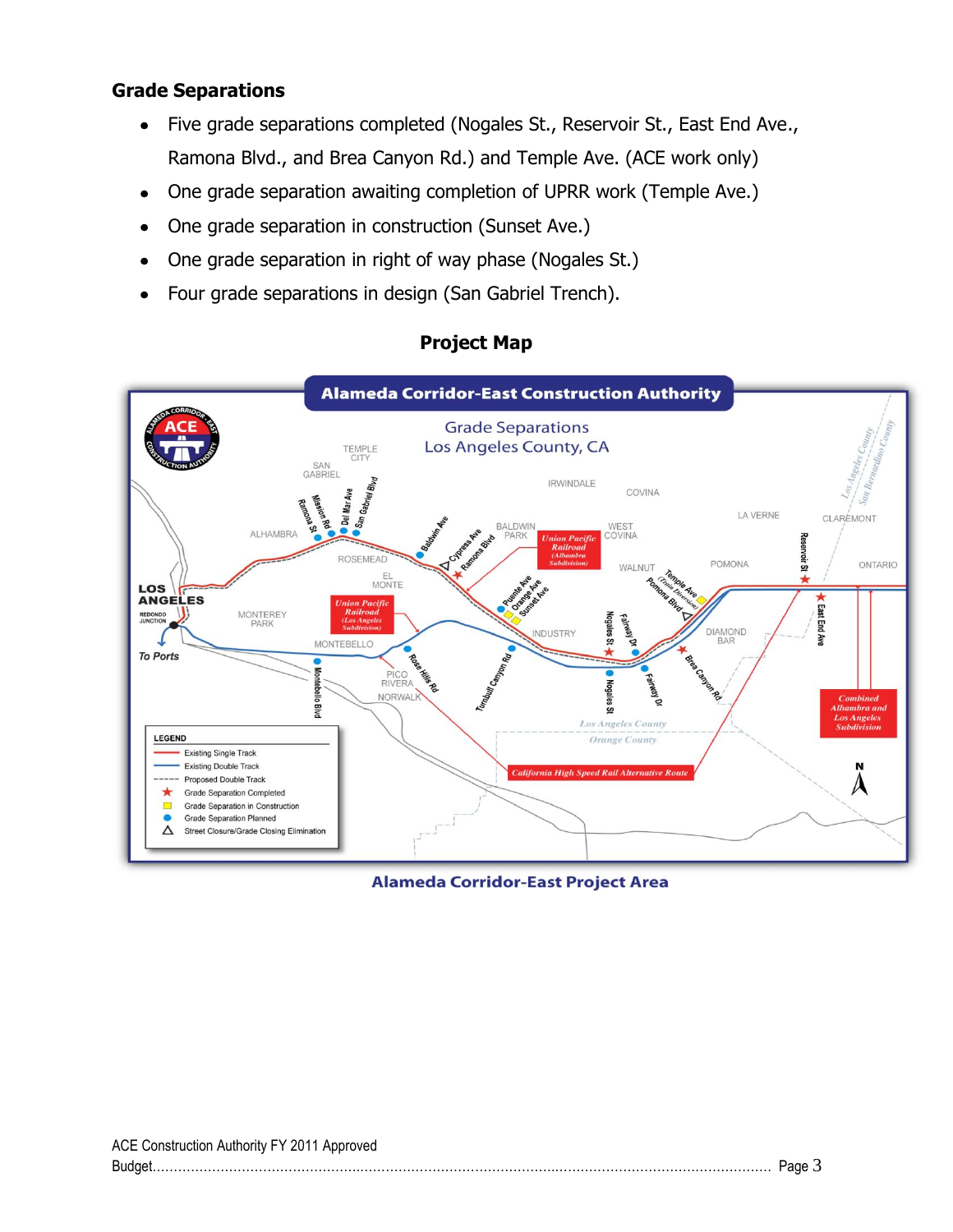### <span id="page-6-0"></span>**Funding Status**

The current cost estimate for completion of all completed or active projects is \$1,125,814 (March 2010 quarterly status report). An additional \$14.6 million in city or railroad requested and funded property enhancements bring the total projected expenditures to \$1.104 billion.

The following funding has been authorized for project (including enhancements):

|                                                | (\$ millions)<br><b>Committed</b> |
|------------------------------------------------|-----------------------------------|
| <b>Funding Source</b>                          | /Estimate                         |
| <b>Federal TEA-Demonstration Earmark</b>       | \$<br>134.4                       |
| <b>Federl SAFETEA-LU Demonstration Earmark</b> | 65.0                              |
| <b>Federal Appropriations</b>                  | 19.7                              |
| State ITIP and PUC Funds                       | 44.0                              |
| State General Funds (AB 2928)                  | 130.3                             |
| State Prop 1B Trade Corridor Funds             | 336.6                             |
| State Prop 1B Grade Separation Funds           | 25.6                              |
| MTA Funds (17% Match)                          | 269.9                             |
| MTA Call for Project Funds                     | 28.8                              |
| <b>MTA Measure R Funds</b>                     | 42.0                              |
| City/County/MWD Funds                          | 23.8                              |
| <b>Railroad Contribution</b>                   | 20.5                              |
| City/Railroad Betterments                      | 14.6                              |
| <b>Total ACE Project Funding</b>               | 1,155.2                           |

*Note: An additional \$358 million for the ACE Project is included in the MTA's Measure R Expenditure Plan and is expected to be released between 2011 and 2017.*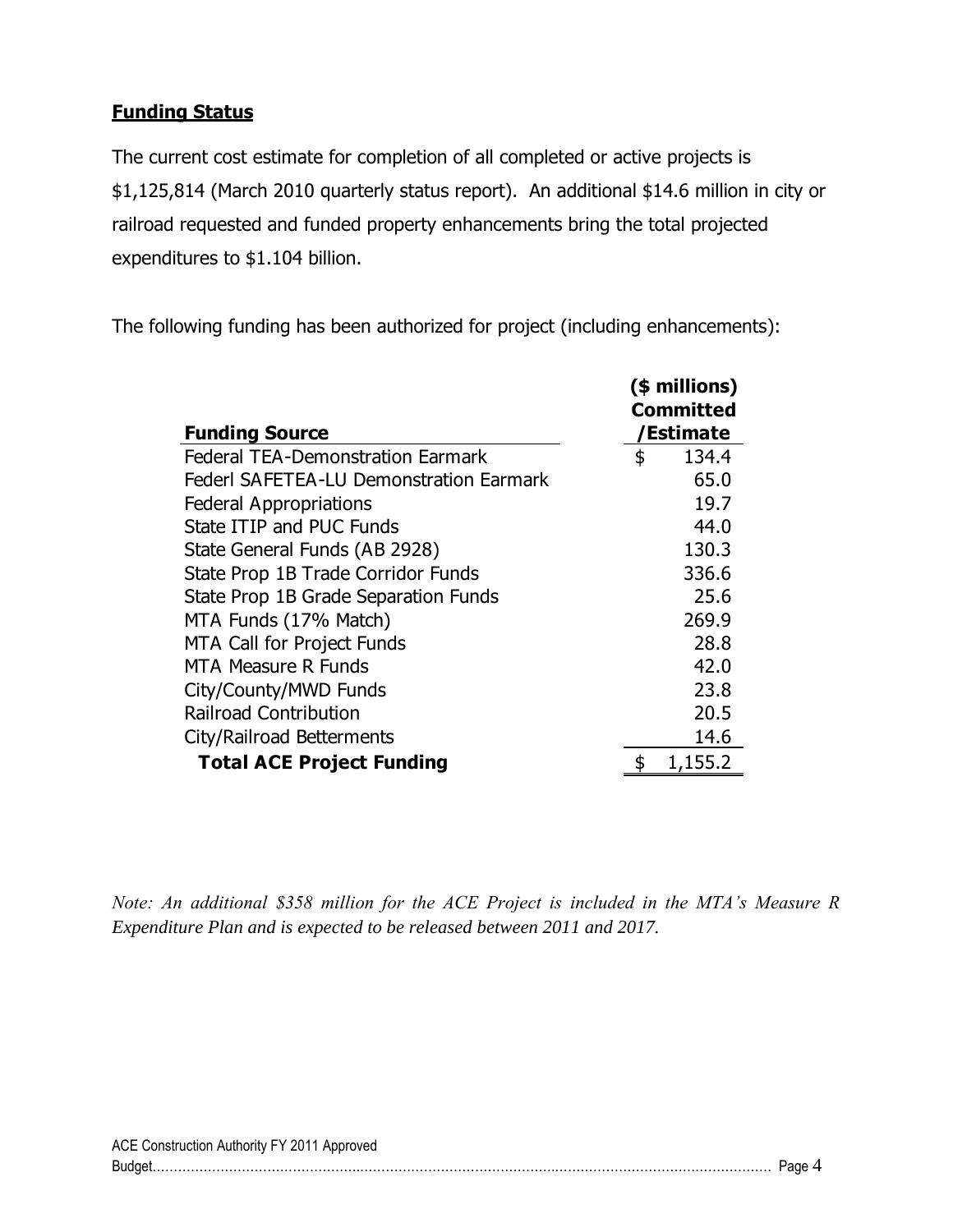<span id="page-7-0"></span>The Board of Directors adopted the Fiscal Year 2010 budget in May 2009 and it was revised in January 2010 to reflect a slower rate of construction progress.

The attached table (Exhibit I) compares the FY 2010 Budget to the estimated actual expenses as of June 30, 2010.

As in the past, our annual budget is broken down into two categories – indirect project expense and direct project expense.

#### Indirect Project Expense

Indirect expenses (such as salaries, rent, office supplies, etc.) that cannot easily be charged to specific project activities are billed to grants based on an annual indirect rate plan approved by Caltrans. The FY 2010 rate approved by Caltrans on provisional basis and includes adjustments for over and under spending in prior years and depreciation expense. ACE anticipates indirect expenses for FY 2010 will be \$3.995 million, about 4% under budget.

Indirect salaries and wages will be slightly over budget as more time was charged to non-project specific activities than was anticipated. Almost all remaining line items are all under-running.

#### Direct Project Expense

Direct expenses are those than can be readily associated with specific projects such as staff or program management time, engineering or construction management contracts, property acquisition, construction, and miscellaneous support costs. As a general rule, annual budget overruns in direct annual costs are a positive sign of faster than assumed progress, if total project costs aren't increasing. Conversely, annual budget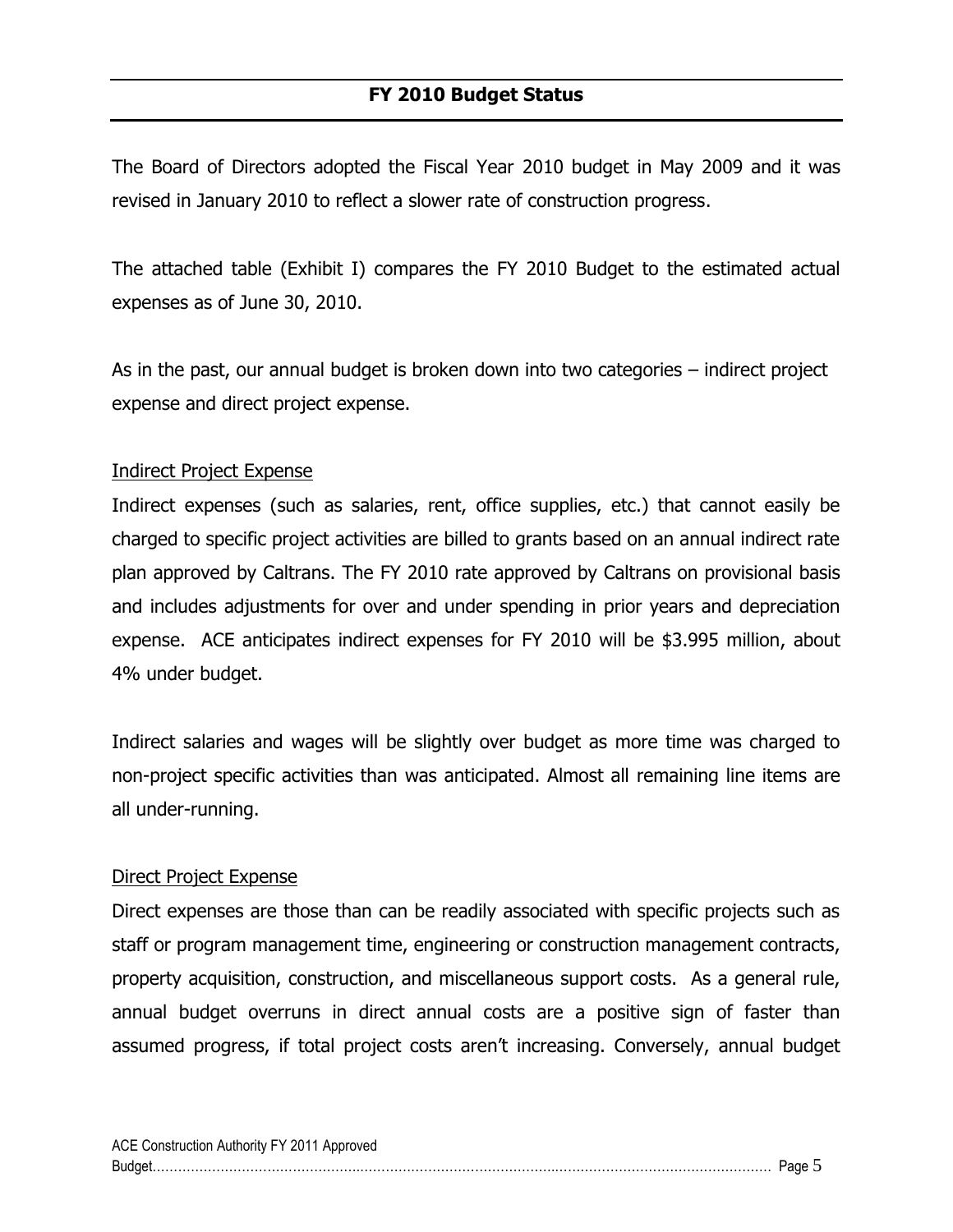underruns generally mean slower progress and result in under-collection of indirect costs.

Overall, direct expenses will be under budget by \$18.7 million, or 24%. The most significant projected direct cost overruns is expected to be construction where spending is picking up slightly better than expected on Sunset.

The largest underruns are expected in ROW acquisition, utility relocation, construction management and railroad construction.

Right of Way Acquisition – Primarily due to starting the Nogales property acquisition about six months later than planned due to delays in environmental clearance. We also underspent on property acquisition on the San Gabriel Trench, also due to a later start than anticipated.

Utility Relocation – Reflects a decision earlier this year to shift a portion of the early San Gabriel Trench utility relocation into the main construction contract to retain State funding eligibility.

Construction Management – Largely due to a delayed construction start on the Baldwin project resulting from property acquisition delay.

Railroad Construction – The UPRR work on the Sunset project, which has started, was expected to have started earlier.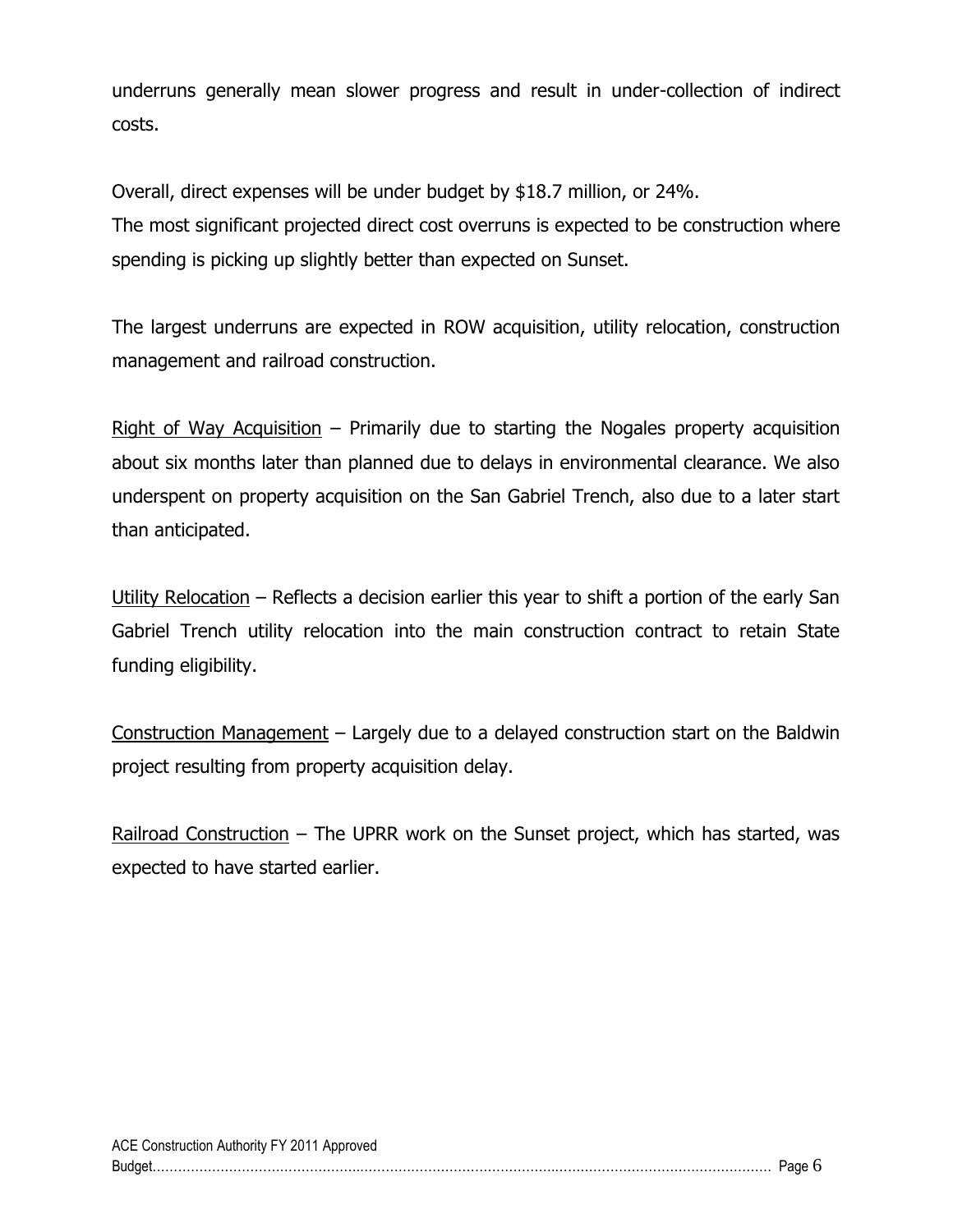#### **Exhibit I FY 2010 Budget vs. Estimated Actual (\$ in thousands)**

|                                        |    | <b>Year End</b><br><b>Estimate</b> | <b>FY 2010</b><br><b>Budget</b> | Under/<br>(Over) |  |  |
|----------------------------------------|----|------------------------------------|---------------------------------|------------------|--|--|
| <b>Expenditures</b><br><b>Indirect</b> |    |                                    |                                 |                  |  |  |
| <b>Personnel</b>                       |    |                                    |                                 |                  |  |  |
| Salaries and Wages                     | \$ | 1,512                              | \$<br>1,429                     | \$<br>(83)       |  |  |
| <b>Fringe Benefits</b>                 |    | 416                                | 417                             | $\mathbf{1}$     |  |  |
| <b>Board/Employee Expense</b>          |    |                                    |                                 |                  |  |  |
| Auto/Travel                            |    | 36                                 | 42                              | 6                |  |  |
| Training/Memberships                   |    | 3                                  | 5                               | $\overline{2}$   |  |  |
| Board Expense                          |    | 18                                 | 19                              | $\mathbf{1}$     |  |  |
| <b>Professional Services</b>           |    |                                    |                                 |                  |  |  |
| Auditing/Accounting                    |    | 35                                 | 35                              |                  |  |  |
| <b>DBE Compliance</b>                  |    | 93                                 | 121                             | 28               |  |  |
| Legal-Agency Support                   |    | 59                                 | 50                              | (9)              |  |  |
| Program Management                     |    | 1,138                              | 1,138                           |                  |  |  |
| State/Federal Advisory Services        |    | 276                                | 301                             | 25               |  |  |
| Risk Management                        |    | 65                                 | 65                              |                  |  |  |
| <b>Insurance</b>                       |    | 61                                 | 175                             | 114              |  |  |
| <b>Equipment Expense</b>               |    | 44                                 | 58                              | 14               |  |  |
| <b>Office Expense</b>                  |    | 150                                | 209                             | 59               |  |  |
| <b>Office Operations</b>               |    | 40                                 | 47                              | 7                |  |  |
| <b>Other</b>                           |    | 9                                  | 13                              | 4                |  |  |
| <b>Total Indirect</b>                  |    | 3,955                              | 4,124                           | 169              |  |  |
| <b>Direct</b>                          |    |                                    |                                 |                  |  |  |
| Salaries and Wages                     |    | 718                                | 814                             | 96               |  |  |
| <b>Fringe Benefits</b>                 |    | 229                                | 225                             | (4)              |  |  |
| Employee Travel - Projects             |    | 17                                 | 17                              | $\blacksquare$   |  |  |
| Program Management                     |    | 2,179                              | 3,077                           | 898              |  |  |
| Legal                                  |    | 504                                | 891                             | 387              |  |  |
| Labor Compliance                       |    | 98                                 | 124                             | 26               |  |  |
| Design                                 |    | 14,974                             | 15,065                          | 91               |  |  |
| <b>ROW Acquisition</b>                 |    | 8,926                              | 20,210                          | 11,284           |  |  |
| <b>Utility Relocation</b>              |    | 673                                | 5,056                           | 4,382            |  |  |
| <b>Construction Mgt</b>                |    | 1,554                              | 2,740                           | 1,186            |  |  |
| Railroad                               |    | 7,606                              | 12,392                          | 4,786            |  |  |
| Construction                           |    | 37,200                             | 33,006                          | (4, 194)         |  |  |
| Third Party Review                     |    | 460                                |                                 | (460)            |  |  |
| <b>UPRR Invoice Review</b>             |    | 53                                 | 72                              | 19               |  |  |
| Advertising                            |    | 5                                  | 15                              | 10               |  |  |
| <b>Total Direct</b>                    |    | 75,196                             | 93,704                          | 18,508           |  |  |
| <b>Total Expenditures</b>              | \$ | 79,151                             | \$<br>97,828                    | \$<br>18,677     |  |  |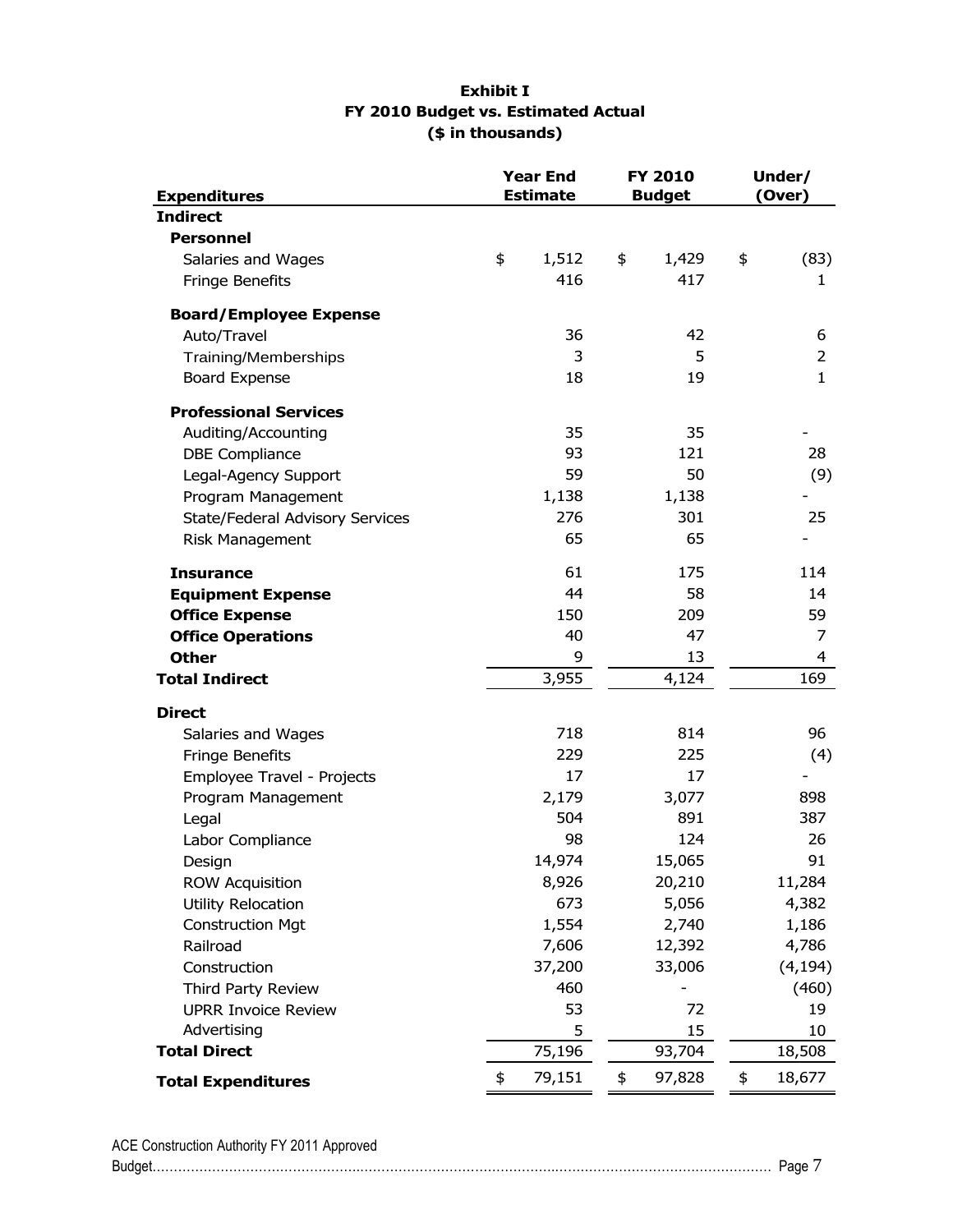### **ACE CONSTRUCTION AUTHORITY FY 2010 GOALS**

### <span id="page-10-1"></span><span id="page-10-0"></span>**Meeting FY 2010 Goals**

Last fiscal year's budget set forth a number of goals for FY 2010. The following is the anticipated status of each goal as of June 30, 2010:

| <b>Project Implementation</b>                                                                                                                                       |                                                                                                                                                        |  |  |  |  |  |  |  |
|---------------------------------------------------------------------------------------------------------------------------------------------------------------------|--------------------------------------------------------------------------------------------------------------------------------------------------------|--|--|--|--|--|--|--|
| Goal                                                                                                                                                                | <b>Progress</b>                                                                                                                                        |  |  |  |  |  |  |  |
| Temple Ave: Fourth track right of way<br>completed.                                                                                                                 | Accomplished.                                                                                                                                          |  |  |  |  |  |  |  |
| Sunset Avenue: Construction 80%<br>complete.                                                                                                                        | Accomplished; expect to be at 85%.                                                                                                                     |  |  |  |  |  |  |  |
| <b>Baldwin Avenue: Construction</b><br>underway.                                                                                                                    | Not accomplished; last property acquisition<br>in condemnation.                                                                                        |  |  |  |  |  |  |  |
| San Gabriel Trench: Complete<br>environmental clearance and SHPO<br>process; substantially complete design,<br>bid re-construction utility relocation<br>contracts. | Partially accomplished: expect to meet<br>environmental/SHPO and design goals to be<br>met; early fiber optic relocation should be<br>bid this Summer. |  |  |  |  |  |  |  |
| Nogales Street: Complete right-of-way<br>acquisition; construction contract out to<br>bid.                                                                          | Not accomplished; completion of<br>environmental process delayed by detour<br>road substitution; property acquisition<br>underway.                     |  |  |  |  |  |  |  |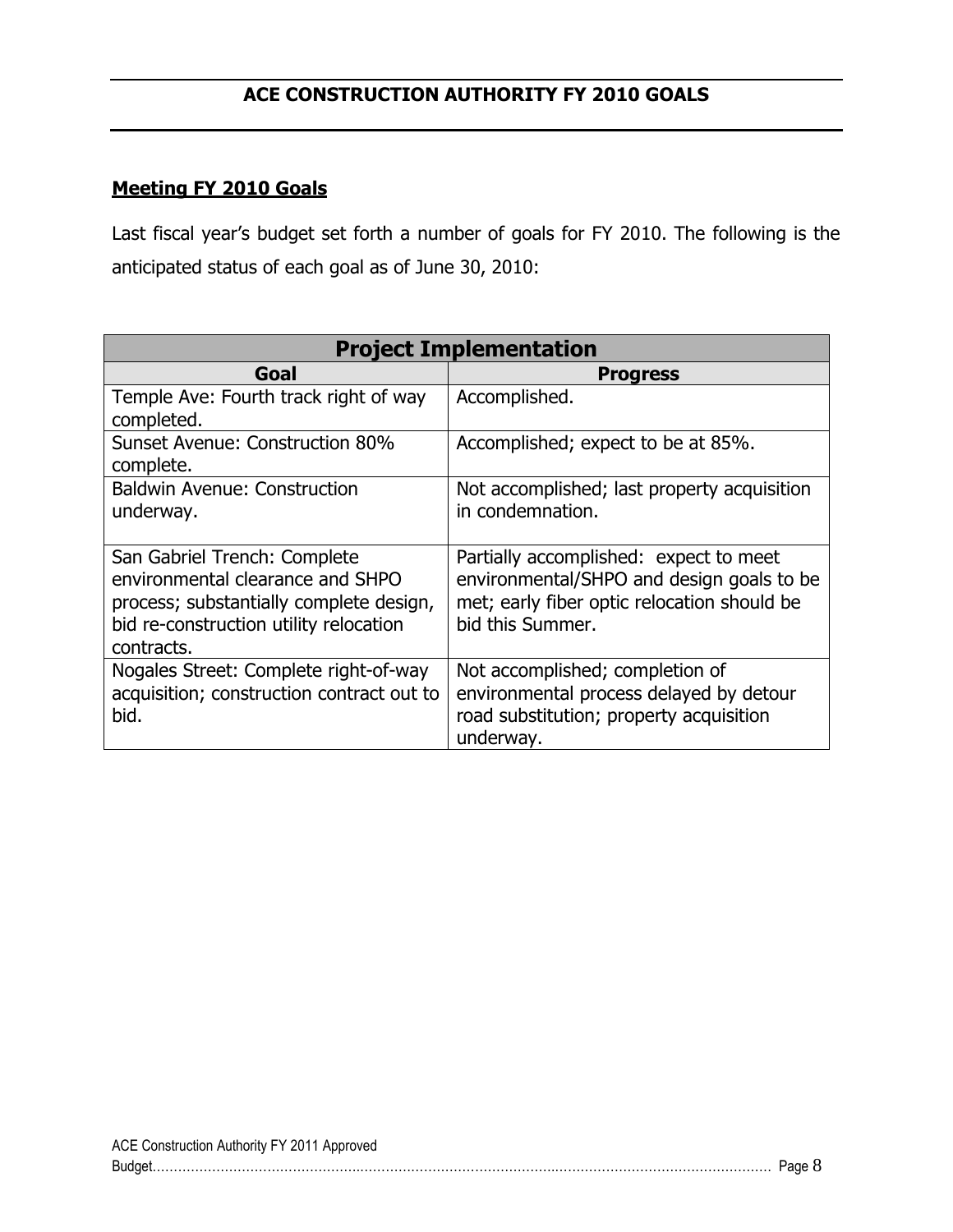| <b>Funding/Financial/Administration</b>   |                                            |  |  |  |  |  |
|-------------------------------------------|--------------------------------------------|--|--|--|--|--|
| Goal                                      | <b>Progress</b>                            |  |  |  |  |  |
| Establish eligibility grant application & | Partially accomplished; received earmarked |  |  |  |  |  |
| apply for FRA rail relocation funds.      | <b>FRA funds</b>                           |  |  |  |  |  |
| Seek FY Federal appropriations            | Accomplished; received approximately \$1   |  |  |  |  |  |
| earmark.                                  | million.                                   |  |  |  |  |  |
| Seek dedicated freight trust fund         | Ongoing effort.                            |  |  |  |  |  |
| and/or Federal funding in SAFETEA-LU      |                                            |  |  |  |  |  |
| reauthorization.                          |                                            |  |  |  |  |  |
| Advocate container fees either through    | Not attempted due to economic and ports    |  |  |  |  |  |
| legislation or ports agreement.           | traffic conditions.                        |  |  |  |  |  |
| Obtain clean financial audit and          | Accomplished.                              |  |  |  |  |  |
| management letter.                        |                                            |  |  |  |  |  |
| Maintain at least 95% of note proceeds    | Not accomplished due to lags in receiving  |  |  |  |  |  |
| invested.                                 | retained funds from Caltrans and MTA;      |  |  |  |  |  |
|                                           | averaged approximately 90%.                |  |  |  |  |  |

| <b>Outreach</b>                       |                                       |  |  |  |  |  |  |
|---------------------------------------|---------------------------------------|--|--|--|--|--|--|
| Goal                                  | <b>Progress</b>                       |  |  |  |  |  |  |
| Conduct groundbreaking ceremonies     | Not accomplished. Projects not yet in |  |  |  |  |  |  |
| for Baldwin Avenue and Nogales Street | construction.                         |  |  |  |  |  |  |
| projects.                             |                                       |  |  |  |  |  |  |
| Continue business support, community  | Accomplished.                         |  |  |  |  |  |  |
| and school safety outreach programs   |                                       |  |  |  |  |  |  |
| Launch e-newsletter.                  | Accomplished; two issues circulated.  |  |  |  |  |  |  |
| Implement revised DBE program per     | Accomplished.                         |  |  |  |  |  |  |
| anticipated Caltrans/FHWA regulation  |                                       |  |  |  |  |  |  |
| changes.                              |                                       |  |  |  |  |  |  |
| Conduct at least one environmental    | Accomplished during circulation of    |  |  |  |  |  |  |
| outreach meeting for the San Gabriel  | environmental document.               |  |  |  |  |  |  |
| Trench.                               |                                       |  |  |  |  |  |  |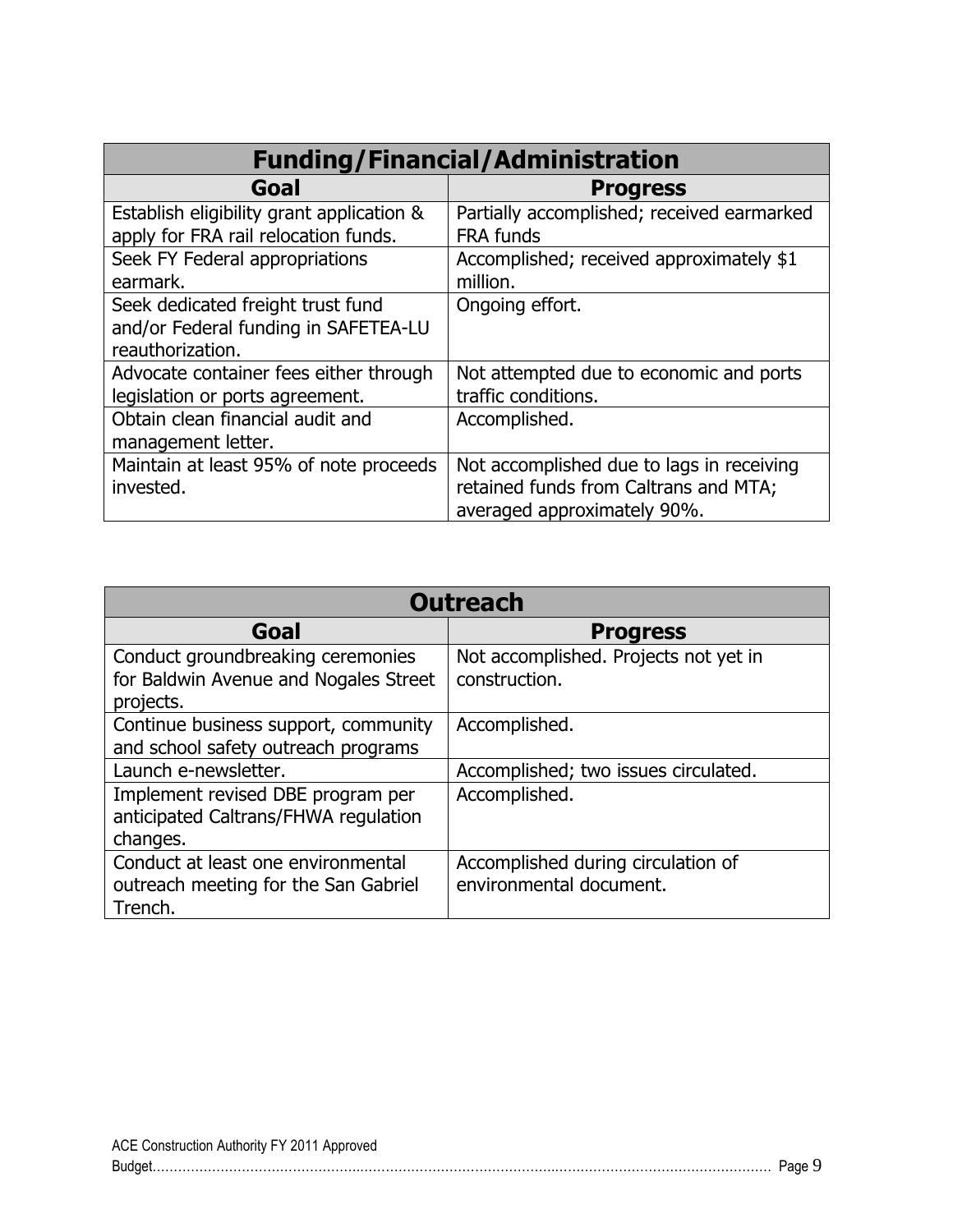### **ACE CONSTRUCTION AUTHORITY FY 2011 GOALS**

<span id="page-12-0"></span>Staff proposes to accomplish the following by June 30, 2011 (unless otherwise noted):

#### <span id="page-12-1"></span>**Project Implementation**

- > Temple Avenue: Resolve UPRR issues delaying train diversion;
- $\triangleright$  Sunset Avenue: Construction complete by January 2011;
- $\triangleright$  Nogales Street: Complete right-of-way acquisition; construction underway;
- > Baldwin Avenue: Construction underway;
- $\triangleright$  San Gabriel Trench: Complete design and right-of-way acquisition; complete early fiber optic relocation; bid main construction contract (dependent on State funding).

#### <span id="page-12-2"></span>**Funding/Financial Administration**

- $\triangleright$  Apply for TIGER II grant;
- $\triangleright$  Seek FY '11 Federal appropriations earmark;
- $\triangleright$  Seek dedicated freight trust fund and/or existing Federal funding in SAFETEA-LU reauthorization;
- $\triangleright$  Obtain clean financial audit and management letter;
- $\triangleright$  Maintain at least 90% of note proceeds invested.

#### <span id="page-12-3"></span>**Outreach**

- $\triangleright$  Conduct groundbreaking ceremonies and/or opening for ready projects (Baldwin, Sunset, Nogales, San Gabriel);
- $\triangleright$  Continue business support, community and school safety outreach programs
- $\triangleright$  Distribute ACE e-newsletter quarterly
- $\triangleright$  Implement revised DBE Program per anticipated Caltrans/FHWA regulation changes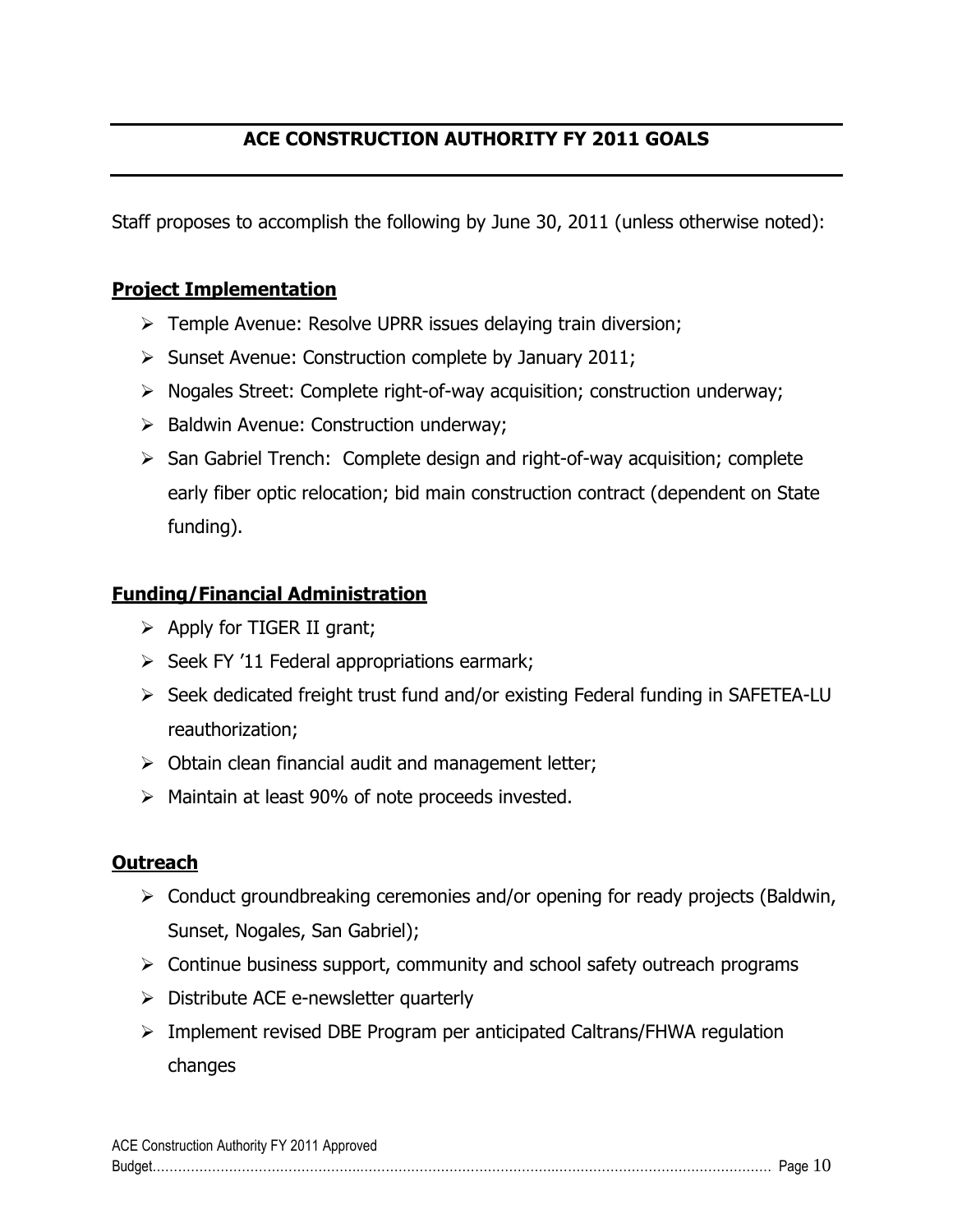<span id="page-13-0"></span>ACE has developed and implemented budgeting, accounting and project control systems that meet generally accepted accounting standards with the goal of delivering a project that accomplishes its intended purposes as expeditiously and cost effectively as possible.

### <span id="page-13-1"></span>**Budget Development**

The budget for FY 2011 (July 1, 2010 through June 30, 2011) was developed in two parts: project direct expense and indirect expense.

The project direct expense was developed using an estimate-at-complete model that time-phases ACE's best estimate of how much each task (i.e., design, right-of-way acquisition, construction) of a project will cost over the life of the project and its rate of progress over the upcoming fiscal year. Management reviews the forecast for each project for reasonableness and adjustments are made as necessary. The forecasts are summarized for all projects, adjustments to the overall level of spending are made as needed and the resulting forecast for FY 2011 becomes the basis for the approved budget.

The indirect budget is developed by line item, based on past experience and changed levels of effort in FY 2011. The ratio of indirect costs to direct costs is used to calculate the Indirect Rate Plan that is submitted to Caltrans for approval and becomes the basis for billing indirect costs in FY 2011.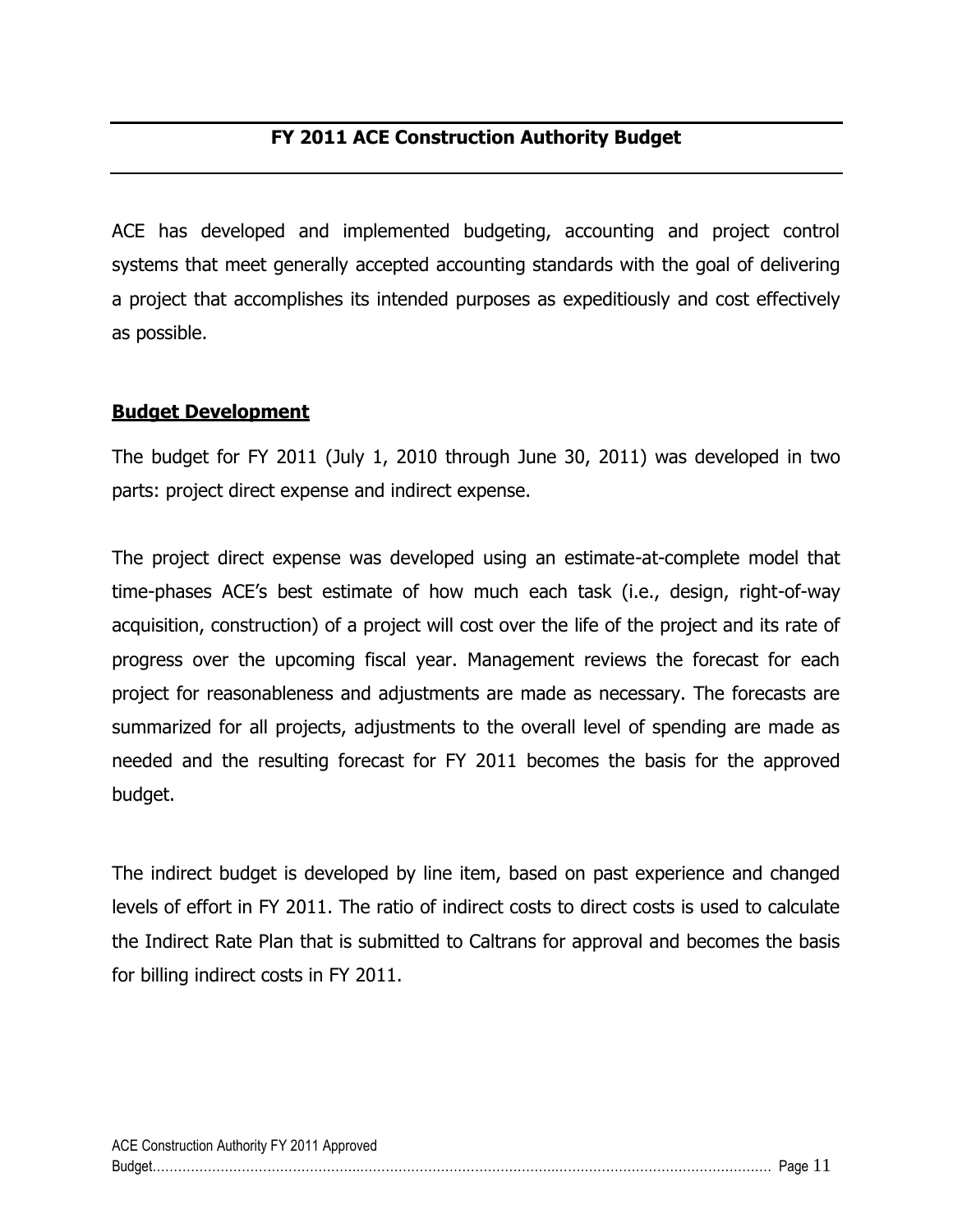The FY 2011 budget does not request Board approval for new contracts nor amendments to existing contracts. Each contract authorization will be brought to the Board for any necessary action.

The FY 2011 budget provides only for activity for which the Authority has committed funding. In the event funding becomes available which permits additional project activity we will recommend amending the FY 2010 budget as necessary.

Staff anticipates that as a result of the ACE Project update study described earlier there will be new grade separation projects(s) entering into design in FY '11. The proposed budget does not include funding for this activity at this time since it is too difficult to speculate on the specifics. If new projects are begun there will be a recommended budget revision to accommodate them.

### <span id="page-14-0"></span>**FY 2011 Budget**

The FY 2011 budget is presented in Exhibit II. Exhibit II A provides a breakdown of all proposed direct expenditures by project. Exhibit III estimates overall revenues, expenses and income from our cash flow financing (GANs). Exhibit IV compares the estimated actual for FY 2010 to the proposed budget for FY 2011.

The pace of active projects is the major factor in our annual budget projection. For FY '11 we have made the following assumptions about the projects having the biggest impact on our spending estimates:

Baldwin Ave. – Construction projected to begin in or about November 2010;

Nogales St. – Land acquisition expected to be completed by early 2011 and construction to begin in the first quarter of calendar year 2011.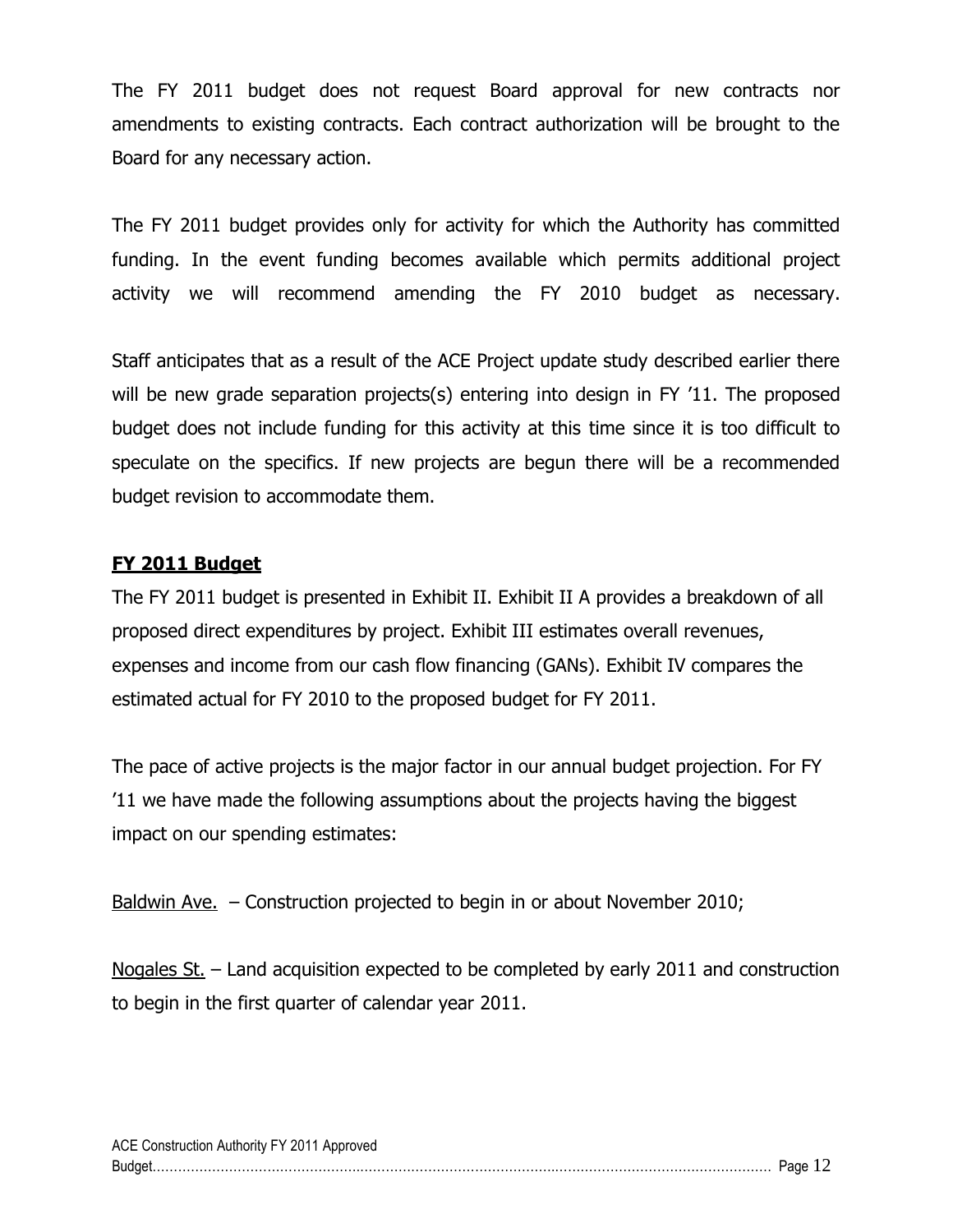San Gabriel Trench – Land acquisition expected to be completed by early 2011 and major construction expected to begin in Spring 2011.

The FY 2011 budget includes 23 full time positions, an increase of three phased in over the course of the fiscal year. Two of the additional positions are for engineering assistance staff for our project managers whose workload over the next year, with an ambitious construction schedule and new projects expected to enter the design pipeline is going to increase. The third position is a planned conversion of an existing full time information technology consultant employee to staff, with a corresponding reduction in contract cost.

The budget provides for a 3% merit salary adjustment pool to be administered per our adopted salary guidelines.

The following addresses significant line item increases (more than 10% and \$10,000) proposed for FY 2011 compared to the FY 2010 estimated actual. Changes in the construction related line items (utility relocation, construction management, railroad and construction) are a result of our most current projection of construction progress, as described above.

DBE/Labor Compliance (indirect) - (\$68,000/73% increase) – This reflects the reinstatement of the Federal DBE procedures by direction of Caltrans, which comes with it additional administrative burden, as well as an increased level of construction contracting expected in FY '11.

Insurance (indirect) –  $($104,000/170\%$$  increase) – This fluctuation is caused by timing of policy renewals which caused a substantial under-run in the current fiscal year. The expected FY 2011 insurance cost is about the same as was expected for FY 2010.

| ACE Construction Authority FY 2011 Approved |  |
|---------------------------------------------|--|
|                                             |  |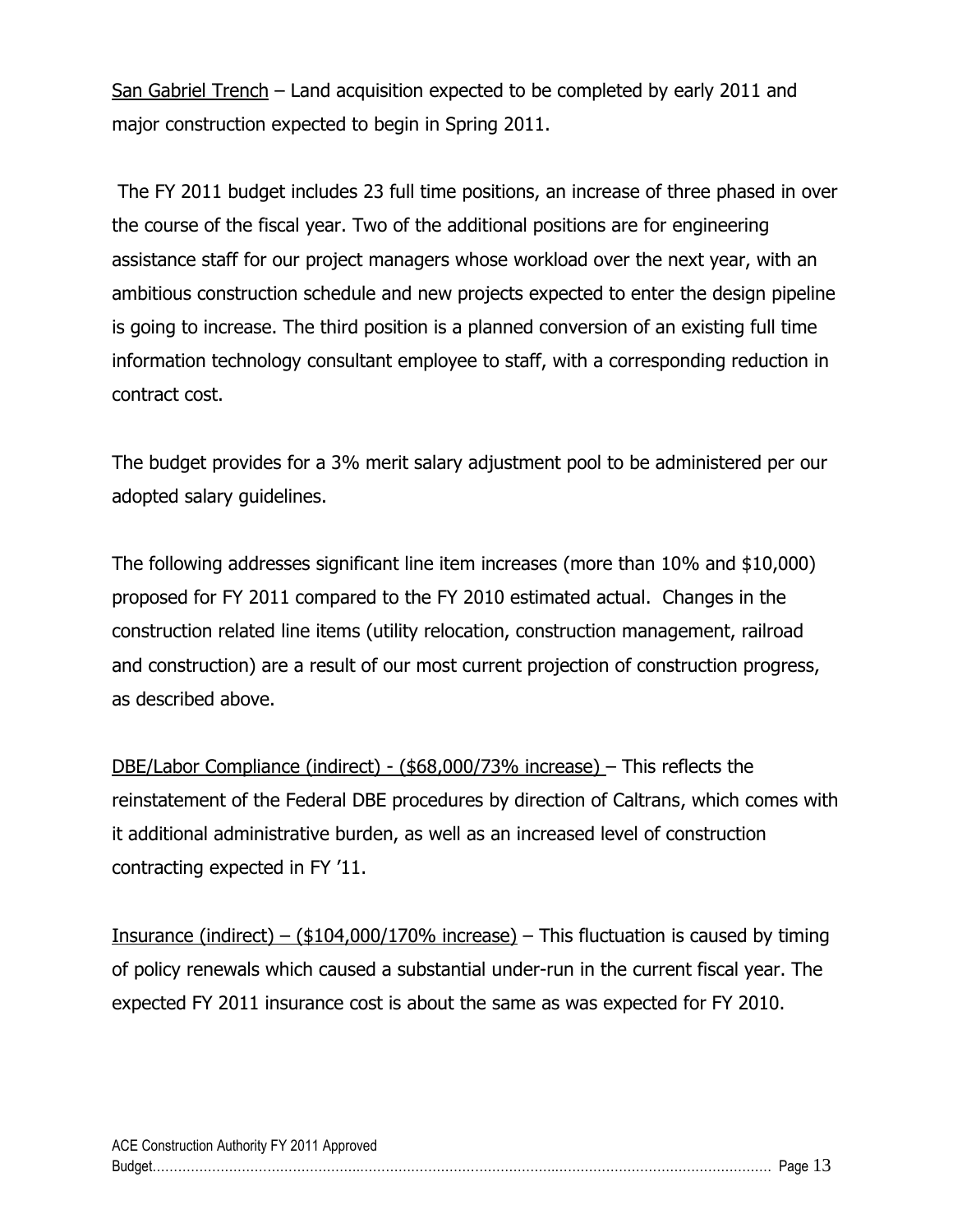Office Expense (indirect) (\$53,000/35% increase) – In FY 2010 we received four months free rent as part of our lease renewal, resulting in a \$59,000 under-run. The FY '11 estimate reflects a full year's rent.

Program Management (direct) (\$1.721 million/79% increase) – This reflects a substantial increase in property acquisition support costs for Nogales and the San Gabriel Trench and major pre-construction archeological field work and documentation required for the San Gabriel Trench.

Legal (direct) (\$96,000/19% increase) – This provides for completion of an eminent domain case on the Baldwin project and allowances for potential eminent domain cases on Nogales and/or San Gabriel.

Labor Compliance (direct) (\$32,000/33% increase) – The expected increase in construction activity in FY 2011 will require increased field effort on labor compliance.

ROW Acquisition (direct) (\$23.505 million/283% increase) – This significant increase represents relatively large property acquisition requirements for both the Nogales (44 acquisitions) and San Gabriel (48 acquisitions), as well as completion of the Baldwin acquisitions.

Utility Relocation (direct) (\$10.533 million) – This reflects both a deferral of most of the activity expected in FY 2010 (\$4.4 million under-run) and additional "new" work on Nogales.

Construction Management (direct) (\$1.096 million/71% increase) – This increase is due to the continuation of Sunset CM activities and the phased-in addition over the course of the fiscal year of CM activity on Baldwin, Nogales and San Gabriel.

Third Party Review (direct) (\$456,000/89% increase) – This budget includes outside agency charges primarily for design reviews. Los Angeles County Public Works

| ACE Construction Authority FY 2011 Approved |  |
|---------------------------------------------|--|
|                                             |  |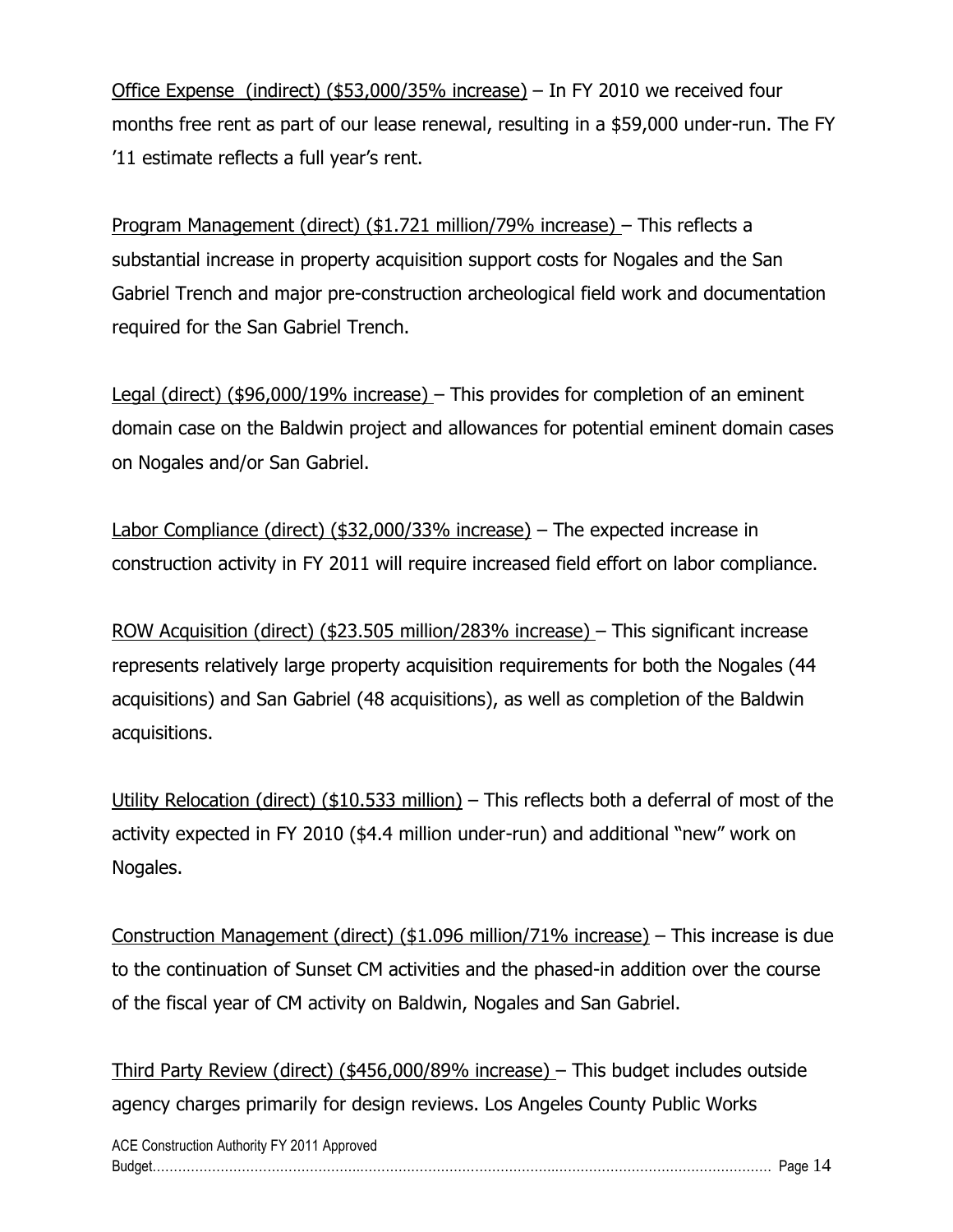Department and the City of San Gabriel are being added to the list for FY 2011, and the overall level of review activity has grown with the increasing project activity.

Advertising (direct) (\$10,000/300% increase) – This reflects the expected advertisement of three construction projects (Baldwin, Nogales and San Gabriel).

The construction line item, \$39.730 million, is based on the rate of progress described earlier for the Sunset, Baldwin, Nogales and the San Gabriel projects.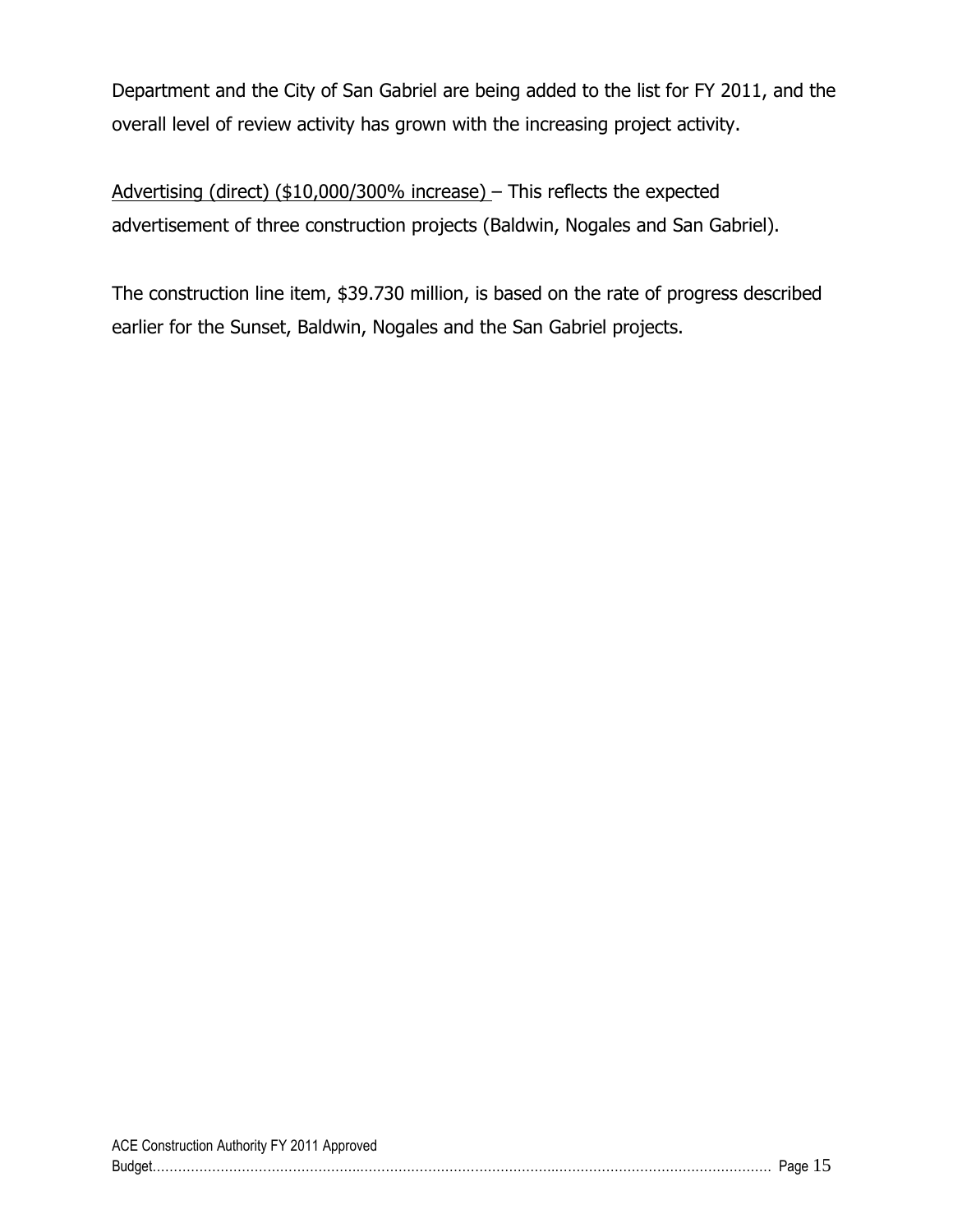#### **Exhibit II FY 2011 Approved Budget with Type of Expenditure (\$ in thousands)**

| <b>Expenditures</b>                    | FY 2011<br><b>Approved</b> |
|----------------------------------------|----------------------------|
| <b>Indirect</b>                        |                            |
| <b>Personnel</b>                       |                            |
| Salaries and Wages                     | \$<br>1,625                |
| <b>Fringe Benefits</b>                 | 467                        |
| <b>Board/Employee Expense</b>          |                            |
| Auto/Travel                            | 32                         |
| Training/Memberships                   | 3                          |
| <b>Board Expense</b>                   | 19                         |
| <b>Professional Services</b>           |                            |
| Auditing/Accounting                    | 35                         |
| <b>DBE Compliance</b>                  | 161                        |
| Legal-Agency Support                   | 55                         |
| Program Management                     | 923                        |
| <b>State/Federal Advisory Services</b> | 266                        |
| <b>Risk Management</b>                 | 65                         |
| <b>Insurance</b>                       | 166                        |
| <b>Equipment Expense</b>               | 48                         |
| <b>Office Expense</b>                  | 203                        |
| <b>Office Operations</b>               | 38                         |
| <b>Other</b>                           | 5                          |
| <b>Total Indirect</b>                  | 4,111                      |
| <b>Direct</b>                          |                            |
| Salaries and Wages                     | 732                        |
| <b>Fringe Benefits</b>                 | 267                        |
| <b>Employee Travel - Projects</b>      | 16                         |
| Program Management                     | 3,909                      |
| Legal                                  | 600                        |
| Labor Compliance                       | 130                        |
| Design                                 | 6,707                      |
| <b>ROW Acquisition</b>                 | 32,431                     |
| <b>Utility Relocation</b>              | 11,206                     |
| <b>Construction Mgt</b>                | 2,650                      |
| Railroad                               | 5,836                      |
| Construction                           | 39,730                     |
| Third Party Review                     | 970                        |
| <b>UPRR Invoice Review</b>             | 70                         |
| Advertising                            | 15                         |
| <b>Total Direct</b>                    | 105,269                    |
| <b>Total Expenditures</b>              | \$<br>109,380              |

| ACE Construction Authority FY 2011 Approved |  |
|---------------------------------------------|--|
|                                             |  |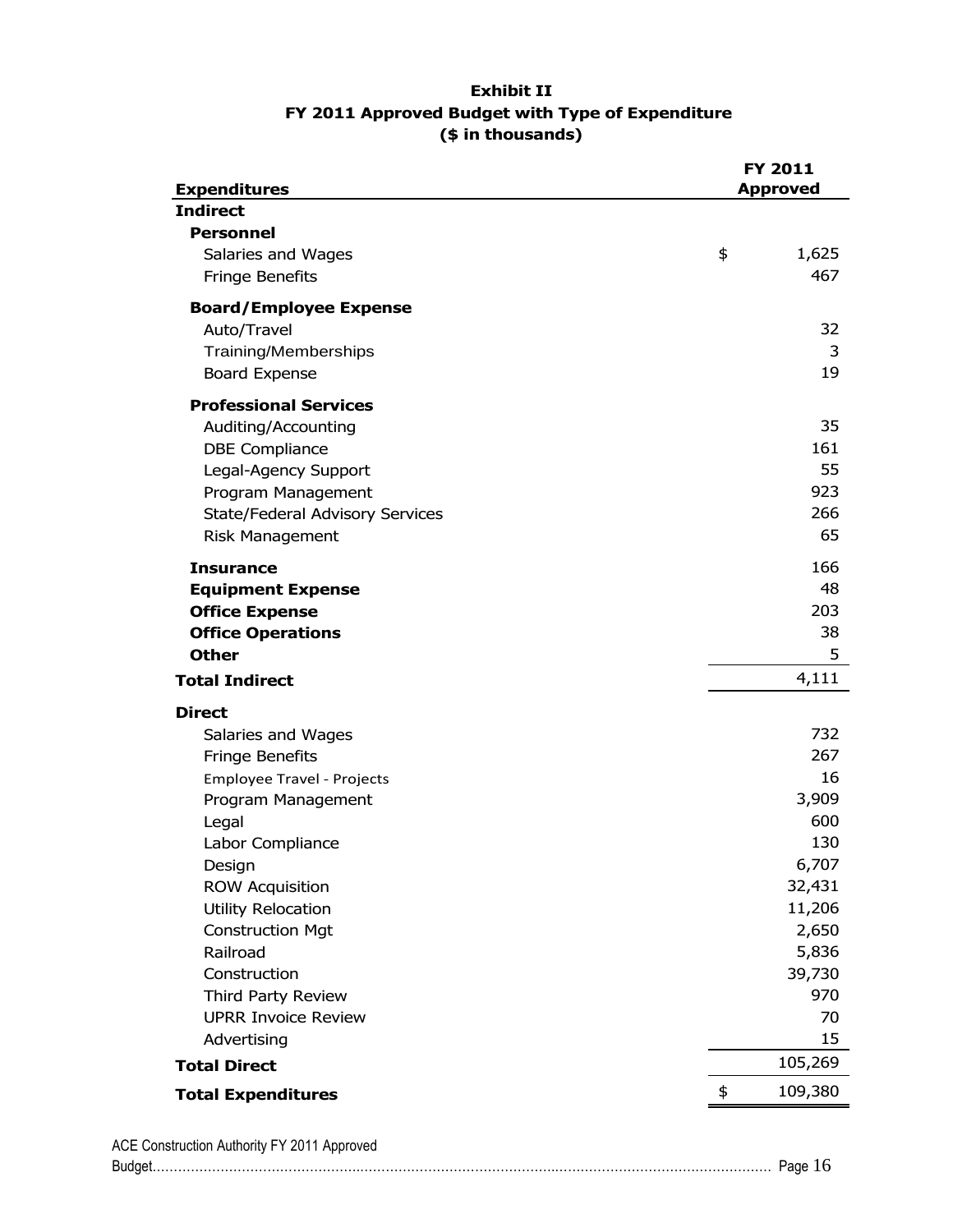#### **Exhibit IIA FY 2011 Approved Budget with Type of Expenditure (\$ in thousands)**

|                                 | FY 2011         |                |                          |                    |               |     |                         |                |
|---------------------------------|-----------------|----------------|--------------------------|--------------------|---------------|-----|-------------------------|----------------|
| <b>Expenditures</b>             | <b>Approved</b> | <b>Baldwin</b> | <b>Sunset</b>            | <b>Brea Cyn</b>    | <b>Temple</b> |     | <b>SG Trench</b>        | Nogales (LA)   |
| <b>Indirect</b>                 |                 |                |                          |                    |               |     |                         |                |
| <b>Personnel</b>                |                 |                |                          |                    |               |     |                         |                |
| Salaries and Wages              | \$<br>1,625     | \$<br>282      | \$<br>266                | \$                 | \$            |     | \$<br>578               | \$<br>500      |
| Fringe Benefits                 | 467             | 81             | 76                       |                    |               |     | 166                     | 143            |
| <b>Board/Employee Expense</b>   |                 |                |                          |                    |               |     |                         |                |
| Auto/Travel                     | 32              | 6              | 5                        |                    |               |     | 11                      | 10             |
| Training/Memberships            | 3               | 1              | 1                        |                    |               |     | 1                       | 1              |
| Board Expense                   | 19              | 3              | 3                        |                    |               |     | 7                       | 6              |
| <b>Professional Services</b>    |                 |                |                          |                    |               |     |                         |                |
| Auditing/Accounting             | 35              | 6              | 6                        |                    |               |     | 12                      | 11             |
| <b>DBE Compliance</b>           | 161             | 28             | 26                       |                    |               |     | 57                      | 49             |
| Legal-Agency Support            | 55              | 10             | 9                        |                    |               |     | 20                      | 17             |
| Program Management              | 923             | 160            | 151                      |                    |               |     | 328                     | 284            |
| State/Federal Advisory Services | 266             | 46             | 44                       |                    |               |     | 94                      | 82             |
| Risk Management                 | 65              | 11             | 11                       |                    |               |     | 23                      | 20             |
| <b>Insurance</b>                | 166             | 29             | 27                       |                    |               |     | 59                      | 51             |
| <b>Equipment Expense</b>        | 48              | 8              | 8                        |                    |               |     | 17                      | 15             |
| <b>Office Expense</b>           | 203             | 35             | 33                       |                    |               |     | 72                      | 62             |
| <b>Office Operations</b>        | 38              | 7              | 6                        |                    |               |     | 13                      | 12             |
| <b>Other</b>                    | 5               | 1              | 1                        |                    |               |     | $\overline{\mathbf{c}}$ | $\overline{2}$ |
| <b>Total Indirect</b>           | 4,111           | 713            | 674                      |                    |               |     | 1,461                   | 1,263          |
| <b>Direct</b>                   |                 |                |                          |                    |               |     |                         |                |
| Salaries and Wages              | 732             | 127            | 120                      |                    |               |     | 260                     | 225            |
| Fringe Benefits                 | 267             | 46             | 44                       |                    |               |     | 95                      | 82             |
| Employee Travel - Projects      | 16              | 2              | 5                        |                    |               |     | 4                       | 5              |
| Program Management              | 3,909           | 341            | 54                       | 3                  |               | 104 | 2,629                   | 778            |
| Legal                           | 600             | 150            |                          |                    |               |     | 300                     | 150            |
| Labor Compliance                | 130             | 16             | 21                       |                    |               |     | 64                      | 29             |
| Design                          | 6,707           | 414            |                          |                    |               |     | 6,093                   | 200            |
| <b>ROW Acquisition</b>          | 32,431          | 3,000          |                          |                    |               |     | 14,318                  | 15,113         |
| Utility Relocation              | 11,206          |                | 8                        |                    |               |     | 6,178                   | 5,020          |
| <b>Construction Mgt</b>         | 2,650           | 996            | 847                      |                    |               |     | 667                     | 140            |
| Railroad                        | 5,836           | 10             | 5,723                    |                    |               |     | 56                      | 47             |
| Construction                    | 39,730          | 6,446          | 10,241                   |                    |               |     | 22,043                  | 1,000          |
| Third Party Review              | 970             | 20             |                          |                    |               |     | 950                     |                |
| <b>UPRR Invoice Review</b>      | 70              | 15             | 15                       |                    |               |     | 20                      | 20             |
| Advertising                     | 15              | 5              | $\overline{\phantom{a}}$ |                    |               |     | 5                       | 5              |
| <b>Total Direct</b>             | 105,269         | 11,588         | 17,077                   | 3                  |               | 104 | 53,682                  | 22,814         |
| <b>Total Expenditures</b>       | \$<br>109,380   | \$12,301       | \$17,751                 | \$<br>$\mathbf{3}$ | \$            | 104 | \$<br>55,143            | \$<br>24,077   |

ACE Construction Authority FY 2011 Approved

Budget………………………………………….……………………………………….…………………………………………… Page 17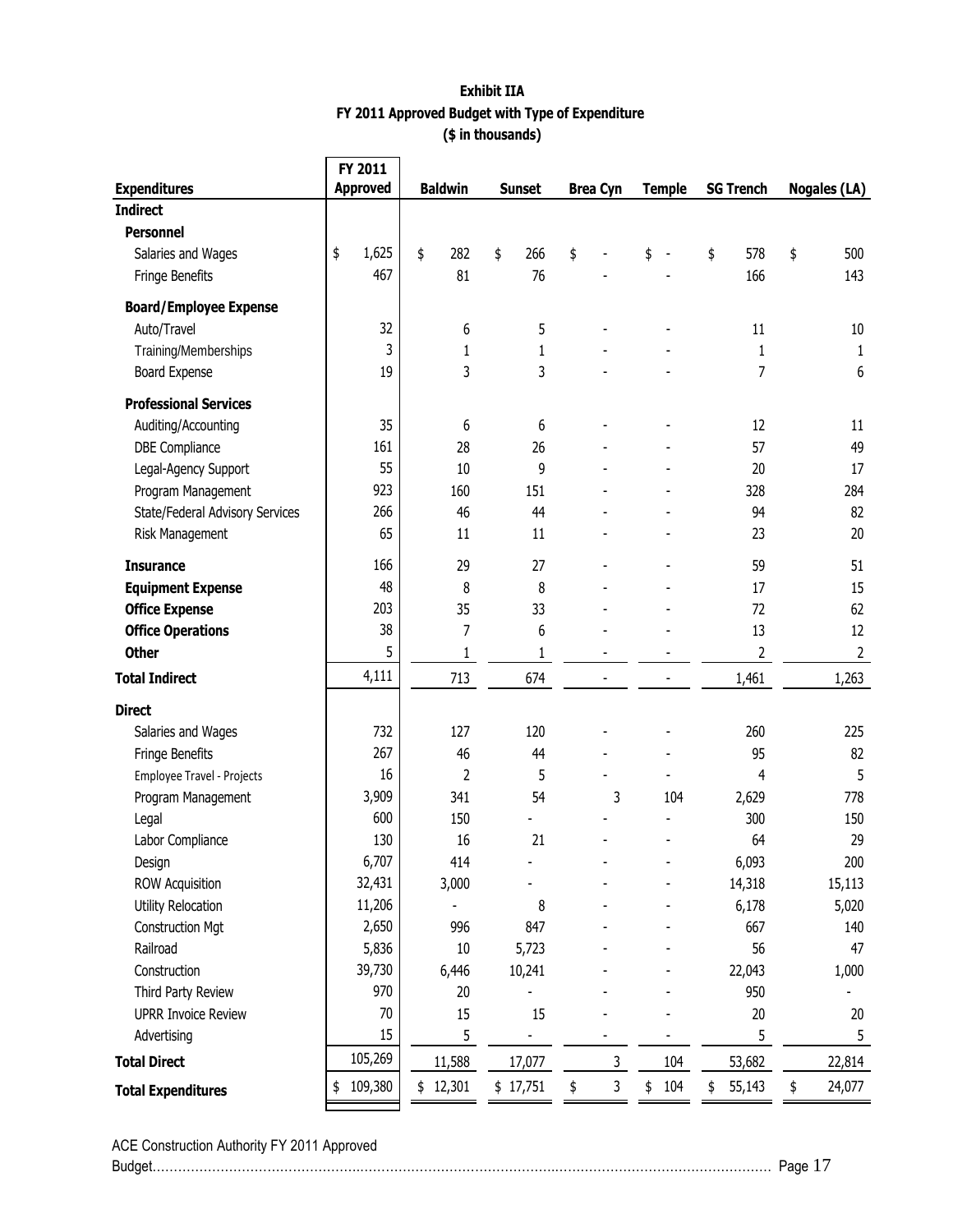### **Exhibit III FY 2011 Approved Budget with Type of Expenditure (\$ in thousands)**

| <b>Expenditures</b>                        | FY 2011<br><b>Approved</b> |  |  |  |  |
|--------------------------------------------|----------------------------|--|--|--|--|
| <b>Revenues</b>                            |                            |  |  |  |  |
| Federal                                    | \$<br>14,631               |  |  |  |  |
| <b>State</b>                               | 26,808                     |  |  |  |  |
| Local                                      | 67,941                     |  |  |  |  |
| Other                                      | 1,333                      |  |  |  |  |
| <b>Total Revenue</b>                       | 110,713                    |  |  |  |  |
| <b>Operating Expenditures</b>              |                            |  |  |  |  |
| <b>Direct</b>                              |                            |  |  |  |  |
| Design                                     | 7,698                      |  |  |  |  |
| <b>ROW Acquisition</b>                     | 43,677                     |  |  |  |  |
| Construction                               | 51,726                     |  |  |  |  |
| <b>Construction Management</b>             | 1,198                      |  |  |  |  |
| <b>Betterment</b>                          | 970                        |  |  |  |  |
| <b>Total Direct</b>                        | 105,269                    |  |  |  |  |
| <b>Indirect</b>                            |                            |  |  |  |  |
| Personnel                                  | 2,092<br>54                |  |  |  |  |
| Board/Employee Expense                     |                            |  |  |  |  |
| <b>Professional Services</b>               | 1,504                      |  |  |  |  |
| Insurance                                  | 166                        |  |  |  |  |
| <b>Equipment Expense</b><br>Office Expense | 48                         |  |  |  |  |
| <b>Office Operations</b>                   | 203                        |  |  |  |  |
| Other                                      |                            |  |  |  |  |
| <b>Total Indirect</b>                      | 4,111                      |  |  |  |  |
| <b>Total Operating Expenditures</b>        | 109,380                    |  |  |  |  |
| <b>Excess of Revenue over Expenditures</b> |                            |  |  |  |  |
| before Financing                           | 1,333                      |  |  |  |  |
| <b>Financing Income</b>                    |                            |  |  |  |  |
| <b>Investment Revenue</b>                  | 638                        |  |  |  |  |
| <b>Interest and Related Expense</b>        | 562                        |  |  |  |  |
| <b>Net Financing Income/Expense</b>        |                            |  |  |  |  |
| <b>Excess of Revenues over Expenditues</b> | 1,409                      |  |  |  |  |
| <b>Fund Balance Beginning of Period</b>    | 13,521<br>\$               |  |  |  |  |
| <b>Fund Balance End of Period</b>          | 14,930<br>S                |  |  |  |  |

| ACE Construction Authority FY 2011 Approved |  |
|---------------------------------------------|--|
|                                             |  |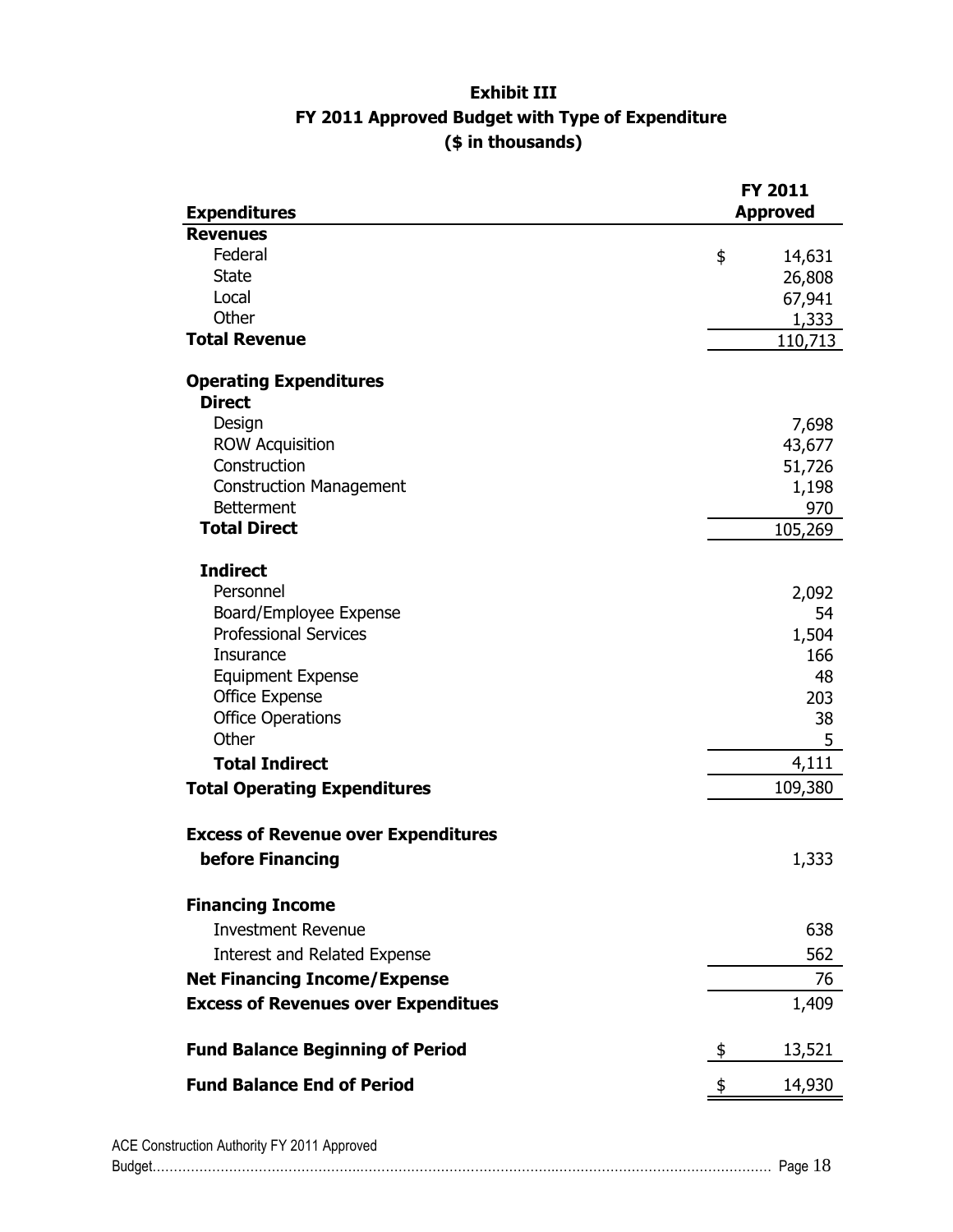#### **Exhibit IV Comparison - FY 2010 Estimated Actuals vs. FY 2011 Approved (\$ in thousands)**

| <b>Expenditures</b>                    | <b>FY 2010</b><br><b>Estimate</b> | FY 2011<br><b>Approved</b> | Incr/<br><b>Decr</b> |
|----------------------------------------|-----------------------------------|----------------------------|----------------------|
| <b>Indirect</b>                        |                                   |                            |                      |
| <b>Personnel</b>                       |                                   |                            |                      |
| Salaries and Wages                     | \$<br>1,512                       | \$<br>1,625                | 113                  |
| <b>Fringe Benefits</b>                 | 416                               | 467                        | 51                   |
| <b>Board/Employee Expense</b>          |                                   |                            |                      |
| Auto/Travel                            | 36                                | 32                         | (4)                  |
| Training/Memberships                   | 3                                 | 3                          |                      |
| <b>Board Expense</b>                   | 18                                | 19                         | $\mathbf{1}$         |
| <b>Professional Services</b>           |                                   |                            |                      |
| Auditing/Accounting                    | 35                                | 35                         |                      |
| <b>DBE Compliance</b>                  | 93                                | 161                        | 68                   |
| Legal-Agency Support                   | 59                                | 55                         | (4)                  |
| Program Management                     | 1,138                             | 923                        | (215)                |
| <b>State/Federal Advisory Services</b> | 276                               | 266                        | (10)                 |
| <b>Risk Management</b>                 | 65                                | 65                         |                      |
| <b>Insurance</b>                       | 61                                | 166                        | 105                  |
| <b>Equipment Expense</b>               | 44                                | 48                         | 4                    |
| <b>Office Expense</b>                  | 150                               | 203                        | 53                   |
| <b>Office Operations</b>               | 40                                | 38                         | (2)                  |
| <b>Other</b>                           | 9                                 | 5                          | (4)                  |
| <b>Total Indirect</b>                  | 3,955                             | 4,111                      | 156                  |
| <b>Direct</b>                          |                                   |                            |                      |
| Salaries and Wages                     | 718                               | 732                        | 14                   |
| <b>Fringe Benefits</b>                 | 229                               | 267                        | 38                   |
| Employee Travel - Projects             | 17                                | 16                         | (1)                  |
| Program Management                     | 2,179                             | 3,909                      | 1,730                |
| Legal                                  | 504                               | 600                        | 96                   |
| Labor Compliance                       | 98                                | 130                        | 32                   |
| Design                                 | 14,974                            | 6,707                      | (8, 267)             |
| <b>ROW Acquisition</b>                 | 8,926                             | 32,431                     | 23,505               |
| <b>Utility Relocation</b>              | 673                               | 11,206                     | 10,533               |
| <b>Construction Mgt</b>                | 1,554                             | 2,650                      | 1,096                |
| Railroad                               | 7,606                             | 5,836                      | (1,770)              |
| Construction                           | 37,200                            | 39,730                     | 2,530                |
| <b>Third Party Review</b>              | 460                               | 970                        | 510                  |
| <b>UPRR Invoice Review</b>             | 53                                | 70                         | 17                   |
| Advertising                            | 5                                 | 15                         | 10                   |
| <b>Total Direct</b>                    | 75,196                            | 105,269                    | 30,073               |
| <b>Total Expenditures</b>              | \$<br>79,151                      | \$<br>109,380              | \$<br>30,229         |
|                                        |                                   |                            |                      |

ACE Construction Authority FY 2011 Approved Budget………………………………………….……………………………………….…………………………………………… Page 19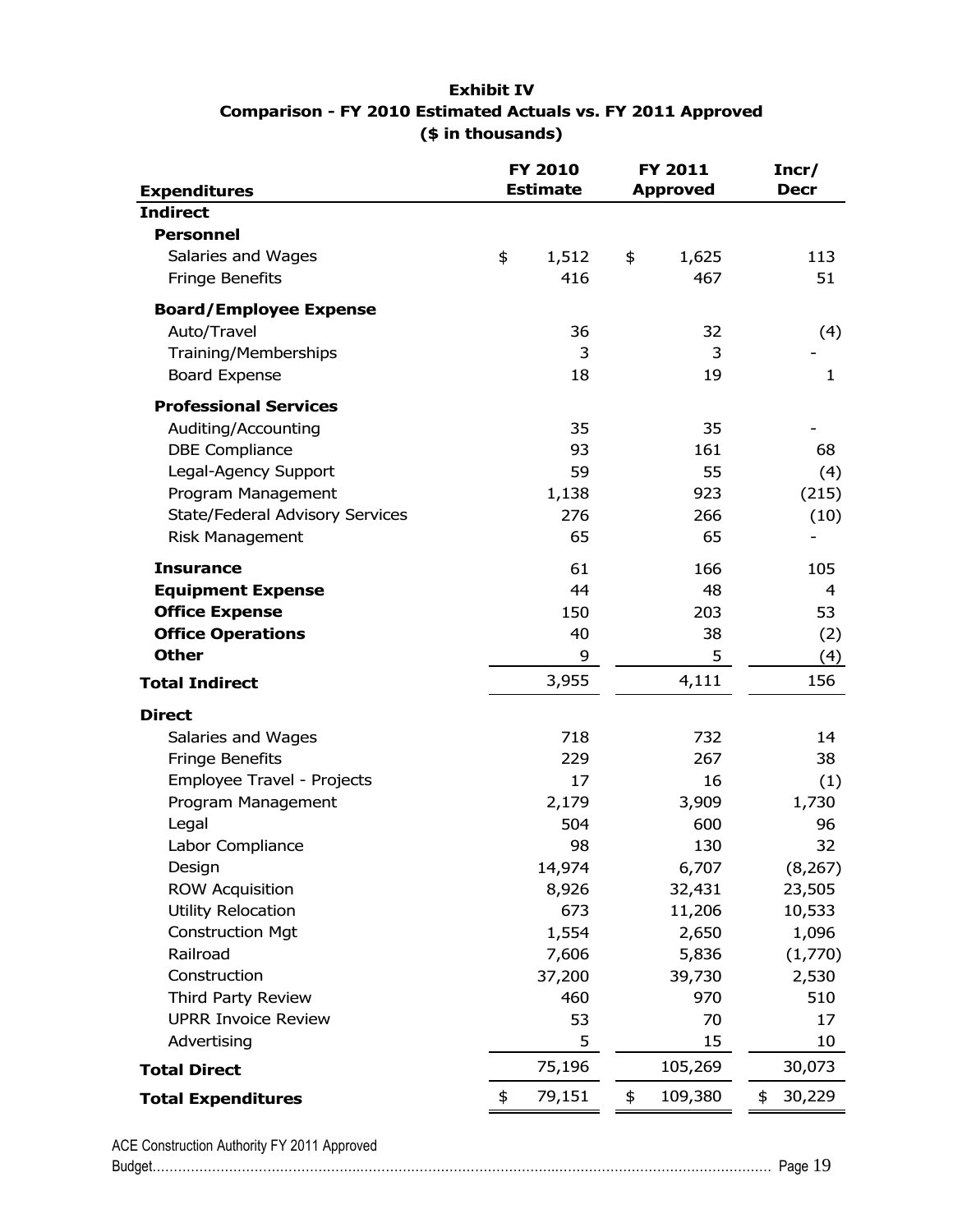### <span id="page-22-0"></span>**Project Financing**

The San Gabriel Valley Council of Governments (SGVCOG) has authorized the issuance of up to \$100 million in tax-exempt Grant Anticipated Notes (GANs) backed by a letter of credit. There is currently \$100 million outstanding. This program has been in place since 2001.

Proceeds from the program are invested in the State of California's Local Agency Investment Fund (LAIF) and our local bank. The net interest income (interest revenue less interest and fee expense) of the program has been over \$4 million over the life of the program. We believe that the cost of the notes will continue to be self-funding over the life of the project.

Because the ACE Construction Authority continues to have no other sources of revenue other than grants and contributions from funding agencies, ACE staff will make every effort to ensure that all expenditures are reimbursable by federal, state or local grants.

Staff is making every effort it can to operate in this stringent financial environment, but the Board needs to be aware of the practical difficulties of recovering every expense. We use this Budget submittal to annually advise the Board of the cumulative exposure for unreimbursed costs the Authority is incurring. As of this date, we have incurred the following unreimbursed or unreimbursable expenses, dating back to the beginning of the ACE Construction Authority:

| FY 1998: | \$71,185  | Expenses incurred by SGVCOG prior to 6/30/98 not |
|----------|-----------|--------------------------------------------------|
|          |           | reimbursed by MTA                                |
| FY 2000: | 11,298    | Net interest cost of loan from City of Industry  |
| FY 2001: | 2,738     | Net interest cost of loan from City of Industry  |
| FY 2006: | 105,529   | Payment to SGVCOG for claimed un-reimbursed      |
|          |           | expenses                                         |
|          | \$190,750 | Estimated total – project-life-to-date           |
|          |           |                                                  |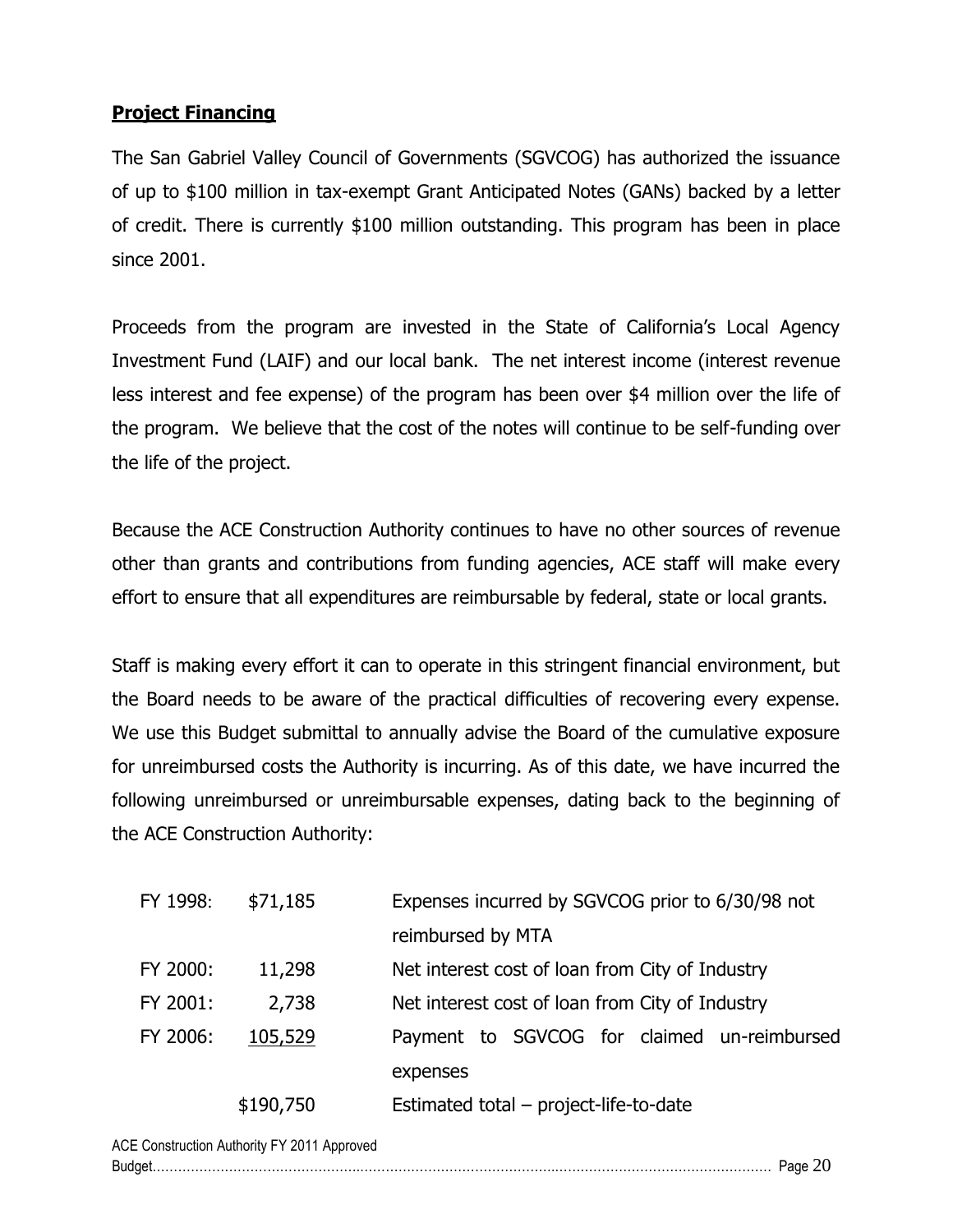Based on experience to date, we expect the net income of our cash flow financing to be sufficient to pay for our cumulative unreimbursed expense.

### <span id="page-23-0"></span>**Budget Amendments And Revisions**

Staff will continue to provide the Board with project status and budget updates on a quarterly basis. A mid-year review of the upcoming fiscal year will be done in January and proposed revisions, if any, will be submitted for Board approval at that time.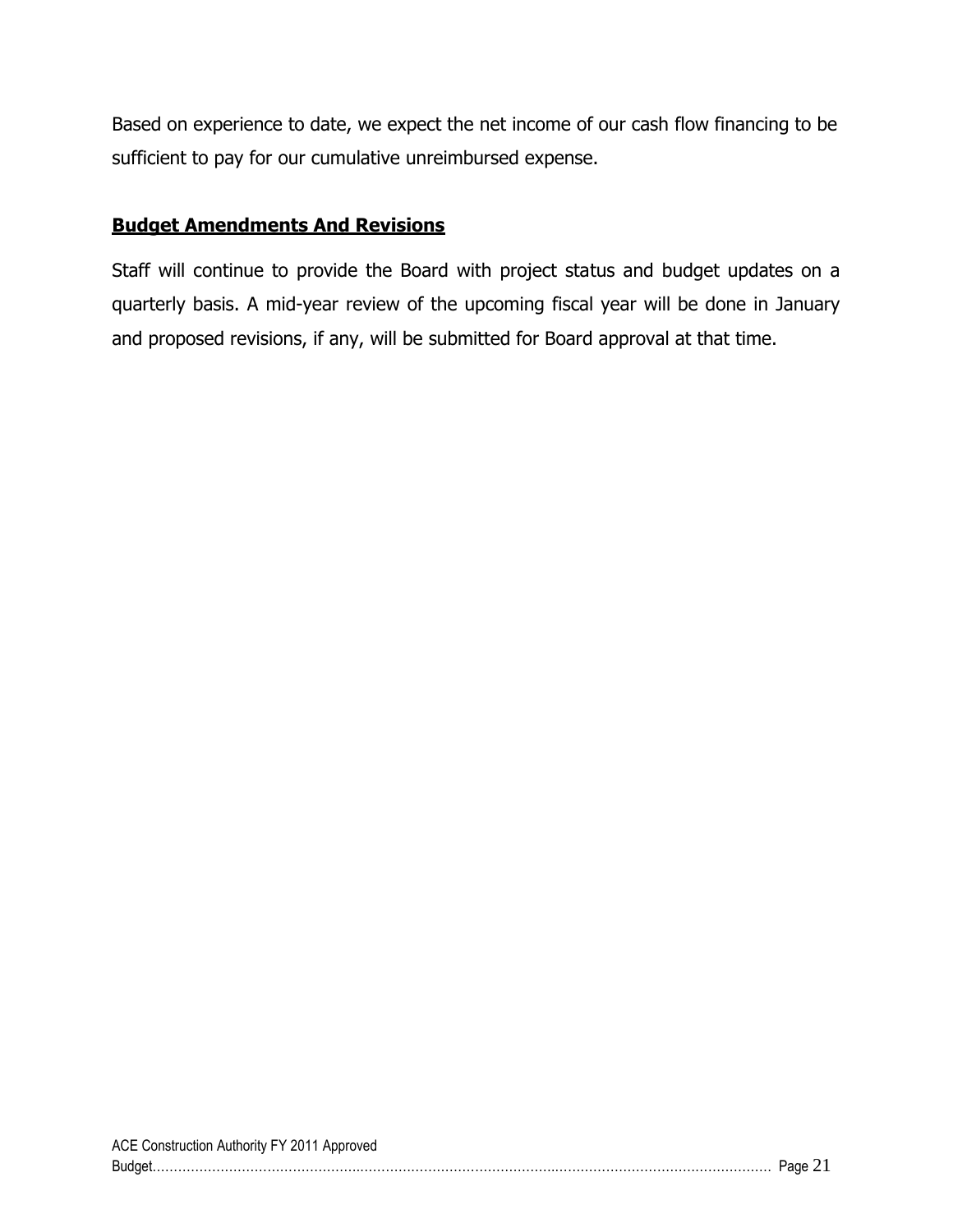### **Board Review and Approval**

<span id="page-24-0"></span>The proposed budget is presented to the Board and to the public for consideration at the May Board meeting. Any changes will be incorporated into the approved budget and submitted to the San Gabriel Valley Council of Governments for consideration at their next meeting.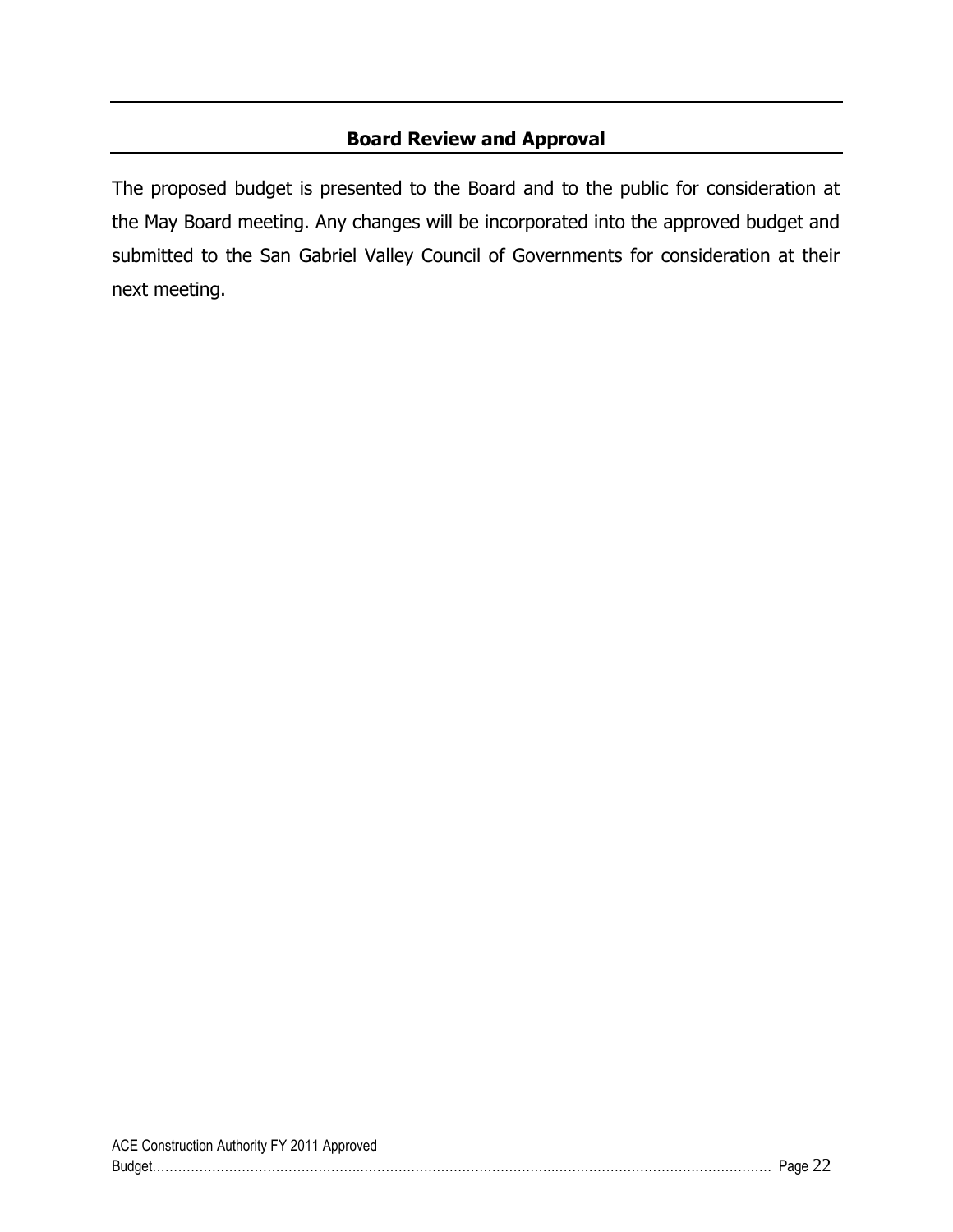# <span id="page-25-0"></span>**FY 20110 Budget Glossary**

# **Indirect Expenses**

<span id="page-25-1"></span>

| <b>Personnel</b>                       |                                                        |
|----------------------------------------|--------------------------------------------------------|
| Salaries and Wages                     | <b>Salaries</b><br>for employees and temporary<br>help |
|                                        | (charged both as indirect and direct expenses).        |
| <b>Fringe Benefits</b>                 | benefits such as health insurance, life<br>Paid        |
|                                        | insurance and pension.                                 |
| <b>Board/Employee Expenses</b>         |                                                        |
| Auto/Travel                            | Employee travel for business purposes. Includes        |
|                                        | registration fees and local mileage reimbursement      |
|                                        | or auto allowance.                                     |
| <b>Training/Memberships</b>            | Authority and professional memberships; ongoing        |
|                                        | professional training.                                 |
| <b>Board Related Expenses</b>          | Per diem and Board travel.                             |
| <b>Professional Services</b>           |                                                        |
| Auditing/Accounting                    | Financial auditing and accounting services.            |
| DBE/Labor Compliance                   | Disadvantaged Business Enterprise program              |
|                                        | administration and monitoring; supervision of          |
|                                        | labor compliance monitoring                            |
| Legal - Agency Support                 | General counsel, construction legal and any other      |
|                                        | legal services not directly chargeable to specific     |
|                                        | construction projects.                                 |
| Program Management                     | Contracted project administration support which        |
|                                        | cannot be charged to specific projects. Consists       |
|                                        | primarily of special studies, community relations,     |
|                                        | and those activities of our support contractors        |
|                                        | which address general agency needs.                    |
| <b>State/Federal Advisory Services</b> | State & Federal legislation research, monitoring       |
|                                        | and funding application services.                      |

| ACE Construction Authority FY 2011 Approved |  |
|---------------------------------------------|--|
|                                             |  |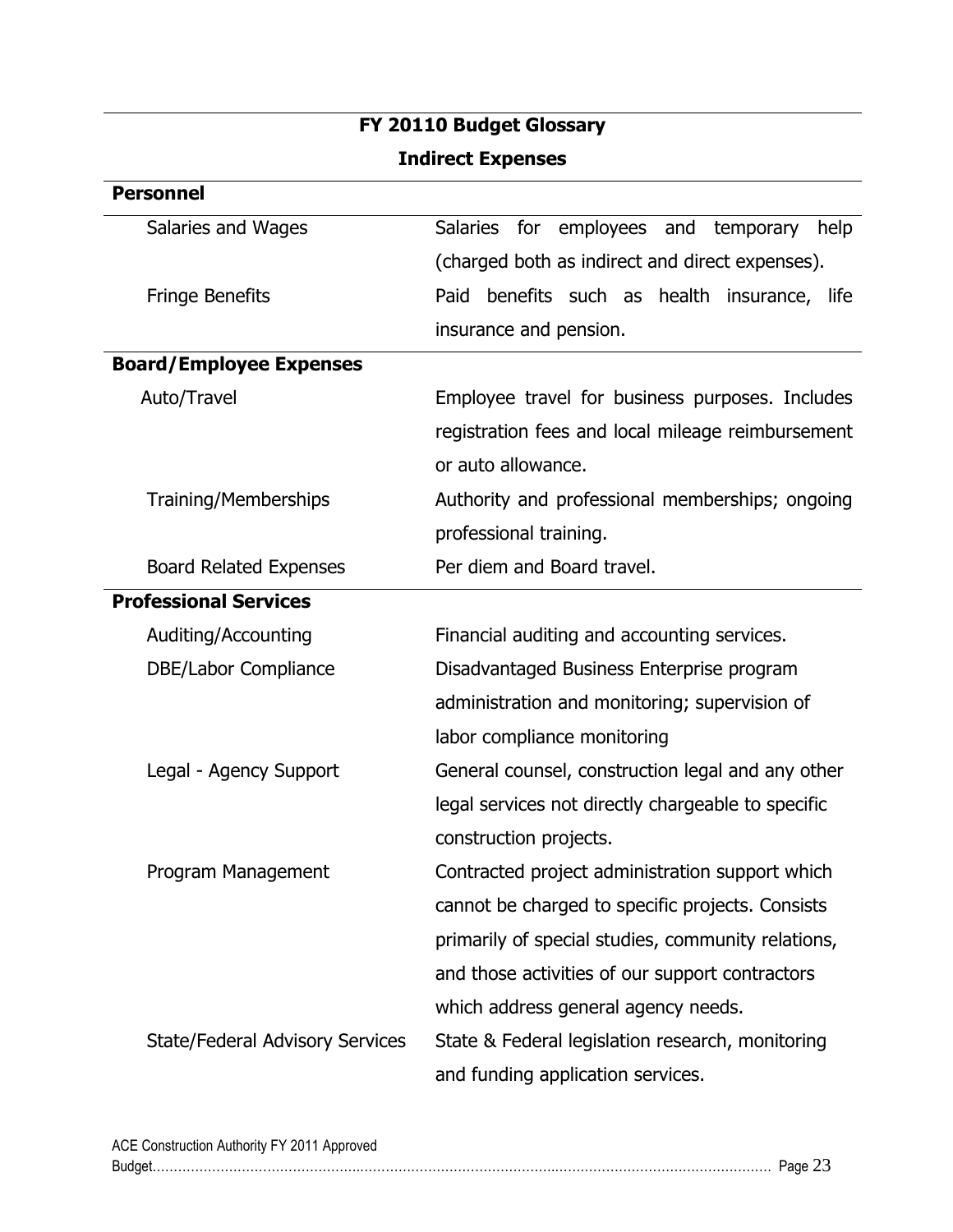| Risk Management | Administrative fee for analyzing insurance |
|-----------------|--------------------------------------------|
|                 | requirements, reviewing ACE and contractor |
|                 | policies and obtaining insurance.          |

<span id="page-26-0"></span>

| <b>Insurance</b>                | Annual insurance premiums                            |  |
|---------------------------------|------------------------------------------------------|--|
| <b>Equipment Expense</b>        | Purchase/lease<br>office<br>maintenance<br>of<br>and |  |
|                                 | equipment such as copiers, fax machines and          |  |
|                                 | computers.                                           |  |
| <b>Office Expense</b>           | Rent on ACE office space, including maintenance      |  |
|                                 | and miscellaneous expense.                           |  |
| <b>Office Operations</b>        | Office supplies, postage, printing/copying<br>and    |  |
|                                 | telephones.                                          |  |
| <b>Other</b>                    | General advertising, subscriptions, payroll service  |  |
|                                 | fees, etc.                                           |  |
| <b>Direct Expenses</b>          |                                                      |  |
| <b>Program Management</b>       | The portion of overall program management            |  |
|                                 | expenses which can be directly charged to            |  |
|                                 | projects; consists primarily of design and utility   |  |
|                                 | support, land acquisition<br>relocation<br>related   |  |
|                                 | services and office support.                         |  |
| <b>Legal</b>                    | Legal expenses which can be directly charged to      |  |
|                                 | specific projects for land acquisition activities.   |  |
| <b>Labor Compliance</b>         | Field monitoring and reporting of contractor         |  |
|                                 | compliance with State and Federal labor laws.        |  |
| <b>Design</b>                   | Preparation of project plans, specifications and     |  |
|                                 | estimates and support during construction.           |  |
| <b>Right of Way Acquisition</b> | Property acquisition costs, closing costs,           |  |
|                                 | appraisals, surveys, miscellaneous acquisition       |  |
|                                 | support costs.                                       |  |